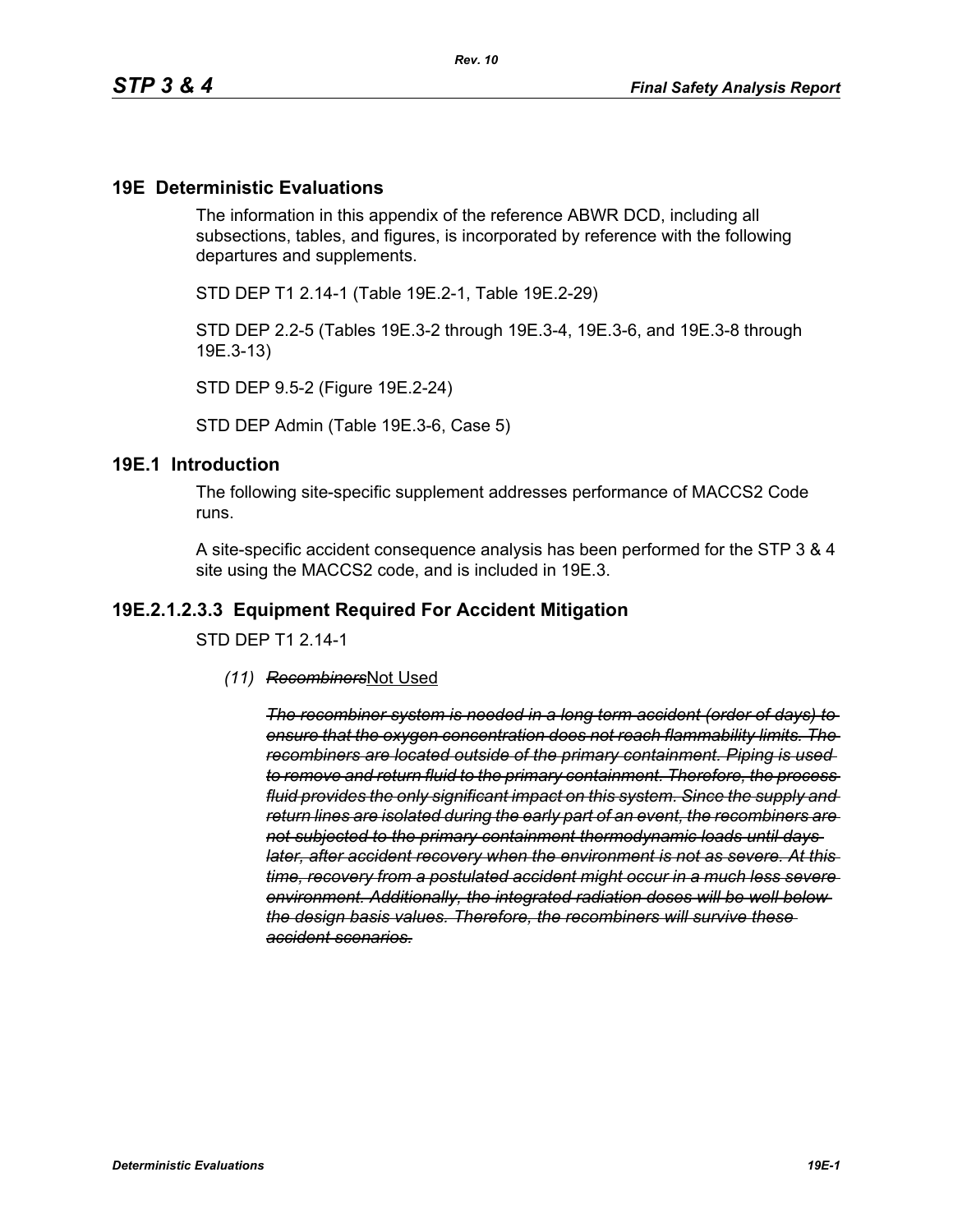|                                 |               |      |    | Pathway             |                   |                                      |
|---------------------------------|---------------|------|----|---------------------|-------------------|--------------------------------------|
|                                 |               |      |    |                     |                   | <b>Basis For</b><br><b>Exclusion</b> |
|                                 | <b>Number</b> |      |    | Size (mm)           | <b>Isolation</b>  | (See                                 |
| <b>Description</b>              | of Lines      | From | To | $(1 in. = 25.4 mm)$ | <b>Valves</b>     | Notes)                               |
| <del>Flammability Control</del> |               | DW   | RB | 400                 | <del>(AO,MO</del> |                                      |

# **Table 19E.2-1 Potential Suppression Pool Bypass (Continued)**

#### **Table 19E.2-29 Equipment and Instrumentation Required to Survive Severe Accident Scenarios**

| Equipment and   | 10CFR50.34(f) | <b>In-Vessel Severe</b> | <b>Ex-Vessel Severe</b> |
|-----------------|---------------|-------------------------|-------------------------|
| Instrumentation |               | <b>Accident</b>         | <b>Accident</b>         |
| Recombiners     | ÷             | ÷                       | ÷                       |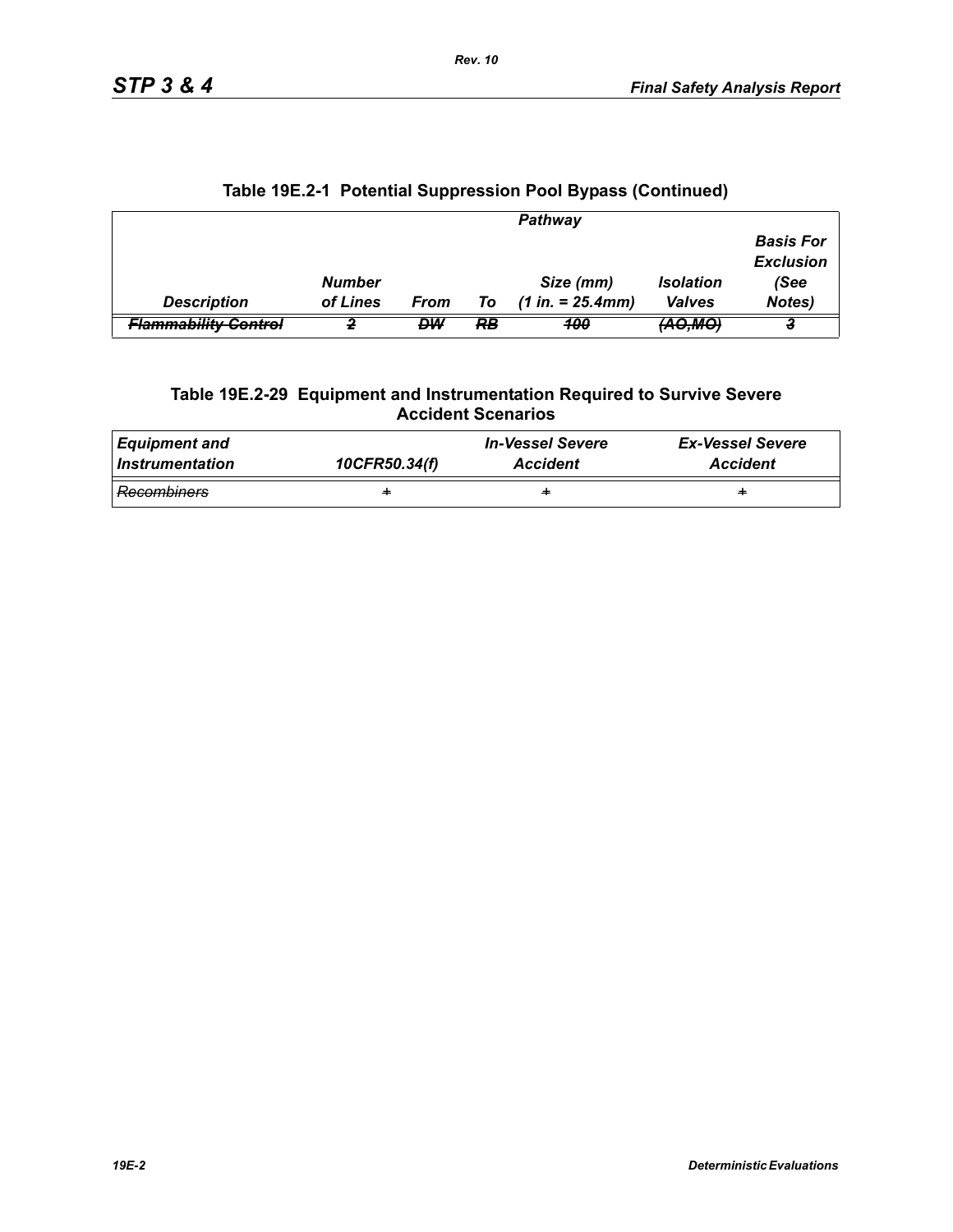## **19E.2.8.2.1 Introduction**

STD DEP 9.5-2

*The flooder system is comprised of ten piping lines. Each line originates in one of the ten vertical pipes which are part of the drywell to wetwell connecting vent system. The vents are arranged symmetrically around the perimeter of the lower drywell. The flow through each flooder line will be initiated by melting a fusible plug at the line exit (lower drywell side). Since 10.2-cm (4-inch) diameter fusible disks may be commercially available, the flooder line diameter was chosen as 10.2 cm (4 inches).* a temperaturesensitive fusible plug (or fusible link) that in turn triggers the fusible plug valve to fully open and remain open.

*The teflon disk resides between the stainless steel disk and the fusible plug in the flooder valve (Figure 19E.2-24). Its purpose is to insulate the fusible plug from the relatively cold suppression pool water. If insulation was not provided, melting of the plug might not be uniform and operation of the flooder valve might be impaired. The disk will not melt or stick in the valve because teflon has a softening temperature of approximately 673 K (400°C) and a maximum continuous operating temperature of 561 K (288°C) both of which are above the plug melting temperature of 533 K (260°C). Furthermore, teflon has high chemical resistance and will not adhere to the stainless steel plug nor the fusible plug.*

## **19E.2.8.2.6 Valve Opening Time**

STD DEP 9.5-2

*The basic configuration of the fusible plug valve is shown in Figure 19E.2-24. The plastic cap has a melting point much lower than that of the fusible plug. Flow initiation occurs when the small annular groove, 2.0 mm in depth, melts. Hydrostatic pressure then expels the remainder of the plug, the stainless steel disk and the teflon disk.*

*The valve opening time is the time required to melt the fusible metal in the annular groove. To estimate the opening time, a calculation has been made for a pure bismuth plug. Bismuth was used because it has the closest melting point to 533 K.*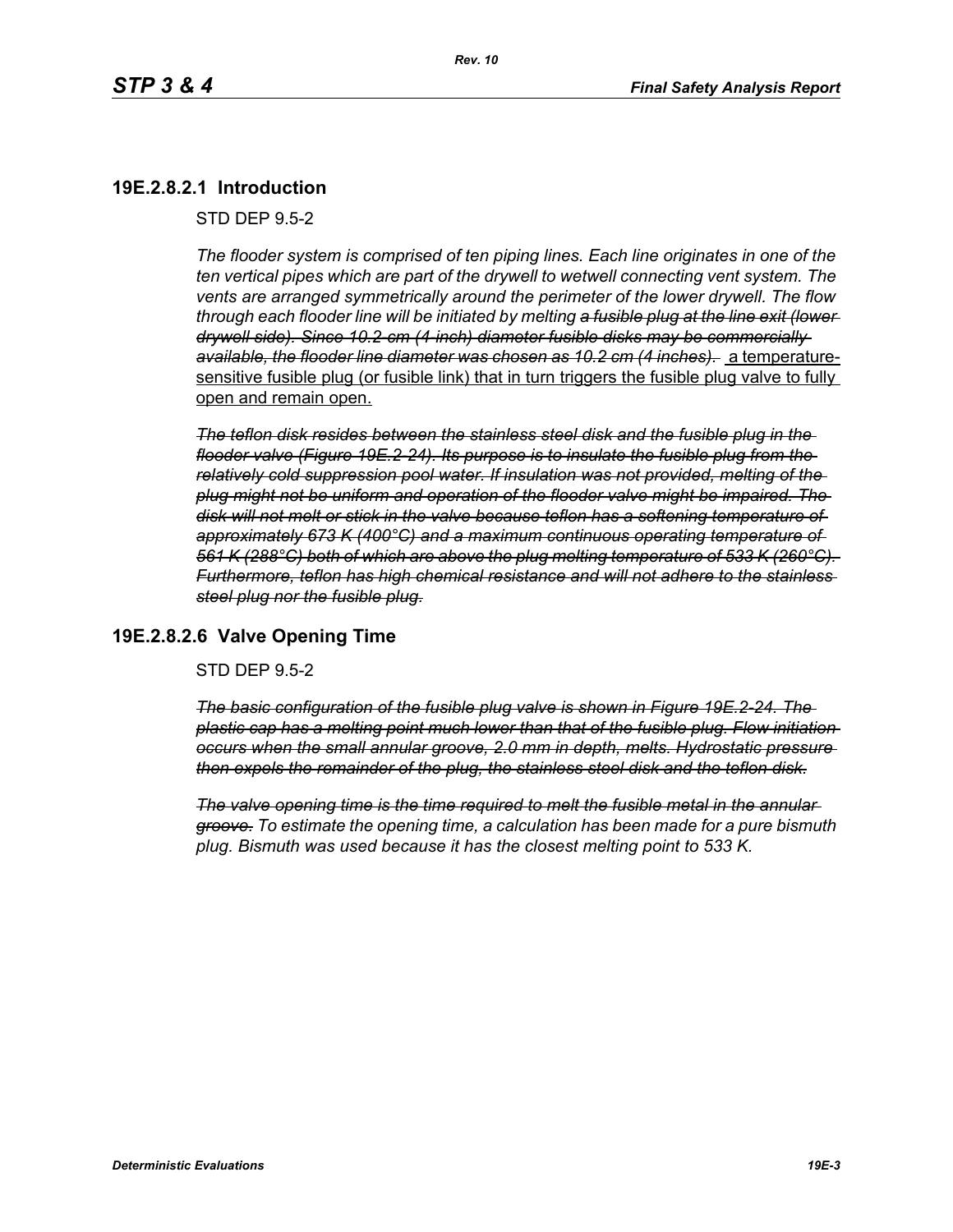**Figure 19E.2-24** *Flooder Valve Assembly* **Not Used**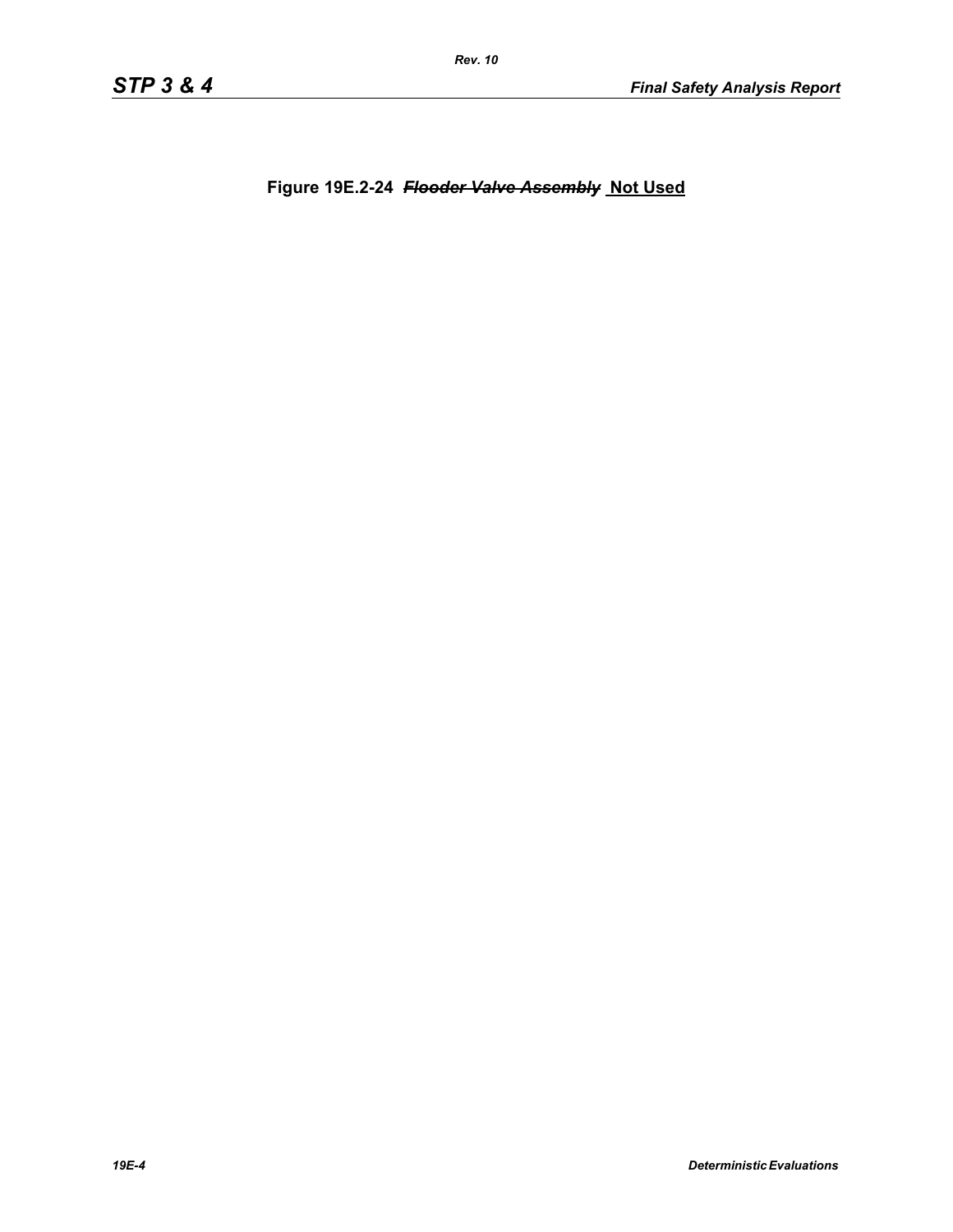# **19E.3 Consequence Analysis**

STD DEP 2.2-5

*The CRAC-2 computer code (Reference 19E.3-1) was used* in the ABWR SSAR *to determine the consequences of potential reactor accidents. The CRAC code evaluates offsite dose and consequences for each accident category over a range of possible weather conditions and evacuation assumptions. The CRAC code models are described in Reference 19E.3-2.* 

The MACCS2 computer code (Reference 19E.3-10) was used to evaluate the impacts of severe accidents at STP 3 & 4 on the surrounding public by analyzing the atmospheric transport and deposition under time-variant meteorology, short- and longterm mitigative actions and exposure pathways, deterministic and stochastic health effects, and economic costs. *The rationale for site related input selection is presented in Subsection 19E.3.1. This data and data from the plant performance analysis is presented in Subsection 19E.3.2. The calculated results are compared to the goals in Subsection 19E.3.3.*

# **19E.3.1.1 Meteorology**

STD DEP 2.2-5

For the MACCS2 STP 3 & 4 consequence evaluation, the STP site-specific meteorological data files suitable for use with the MACCS2 code were obtained from the STP 3 & 4 site analysis team and the National Weather Service (NWS) Palacios Municipal Airport station. Sequential hourly onsite verified data (including wind speed, wind direction, and stability class) for the years 1997, 1999, and 2000 were supplied by the STP 3 & 4 site analysis team. Precipitation data (including air temperature and dew point) for the years 1997 – 2001 were obtained from the NWS Palacios Municipal Airport Station. The use of this site-specific data is discussed in Reference 19E.3-10.

## **19E.3.1.2 Population**

STD DEP 2.2-5

For the MACCS2 STP 3 & 4 consequence evaluation, the NRC's SECPOP2000 code was used to develop regional populations corresponding to each regional meteorology. These population figures were then projected to the year 2060 using Texas Office of State Demographer county growth rates, for use as input to the MACCS2 program. The population values used are given in Table 19E.3-2.

## **19E.3.1.3 Evacuation**

STD DEP 2.2-5

For the MACCS2 STP 3 & 4 consequence evaluation, the evacuation parameters used in this study are given in Table 19E.3-3. Five percent of the people are assumed not to evacuate. Ninety-five percent are assumed to wait 2 hours after notification to begin to evacuate and then move radially outward at 2.73 meters per second (6.1 mph).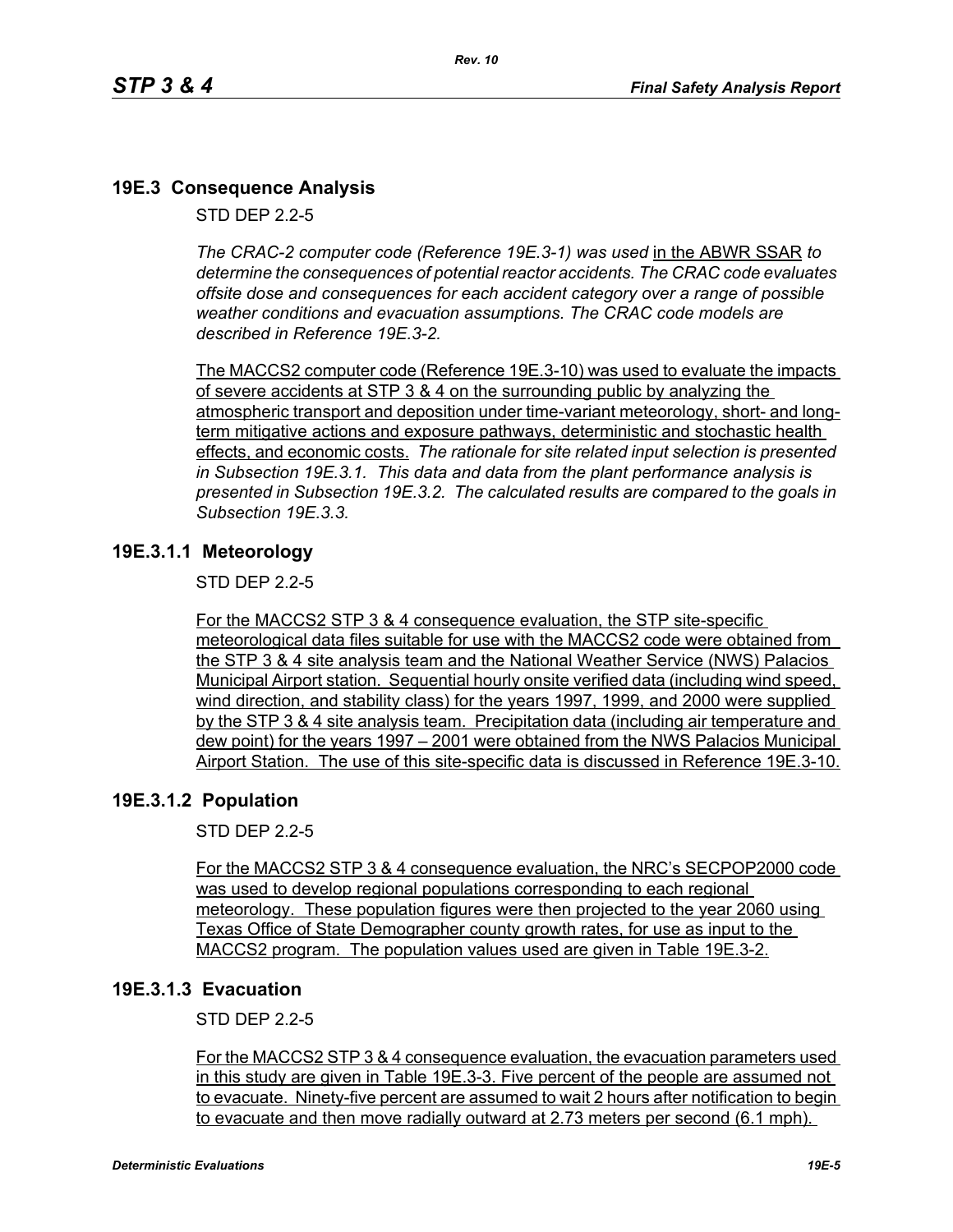Values used for shielding were the standard MACCS2 assumptions. Definitions for the parameters given in Table 19E.3-3 are provided in Table 19E.3-4.

*Rev. 10*

These evacuation assumptions were used for individual and societal risk calculations. For the purposes of evaluating dose levels for comparison to the dose goal (Subsection 19E.3.3.1 item 3), the standard MACCS2 assumptions for the population's actions during a general emergency were applied to the dose goal calculation. It is assumed that 95% of the EPZ population evacuate with 5% that do not evacuate. The non-evacuating population is assumed to have normal shielding protection (e.g., cloud shielding factor  $= 0.75$ , skin protection factor  $= 0.41$ ) and the evacuees have no protection.

# **19E.3.1.4 Agriculture and Economy**

#### STD DEP 2.2-5

Site-specific information on the distribution of agriculture and associated economics was gathered from the 2002 National Census of Agriculture county data for those counties within 50 miles of STP. The distribution of the MACCS2 required agriculture and economic data was derived by considering the fraction of each county within the 50-mile model domain and within each of its 160 sub-areas (16 directions \* 10 distances). The data includes spatial distributions of land fraction and 50-mile farmland devoted to specified crop types (e.g., grains, leafy vegetables). Associated economic data, distributed about the site analogously to the population, includes total farm sales, farm sales from dairy production, fraction of land devoted to farming, etc.

Additional area-wide economic data, formulated in 1986; such as cost for a relocated person and farmland decontamination costs were escalated to April 2007 using the consumer price index ratio.

The parameter for area-wide value of farm wealth (dollars/hectare), was calculated from 2002 National Agriculture Census county farm land, building and machinery value statistics. County data was apportioned by the fraction of each county within 50 miles of STP. The parameter for area-wide non-farm wealth (dollars/person), was similarly calculated and was based on 2005 Texas property valuations.

Tables 19E.3-9 through 19E.3-13 show the site-specific agricultural and economic parameters used in this study.

## **19E.3.2 CRAC and MACCS2 Input Data**

STD DEP 2.2-5 (for change to subsection title 19E.3.2)

#### **19E.3.2.1 Input Which Differs From Standard CRAC/MACCS2 Assumptions**

#### STD DEP 2.2-5

*The following table describes these inputs.*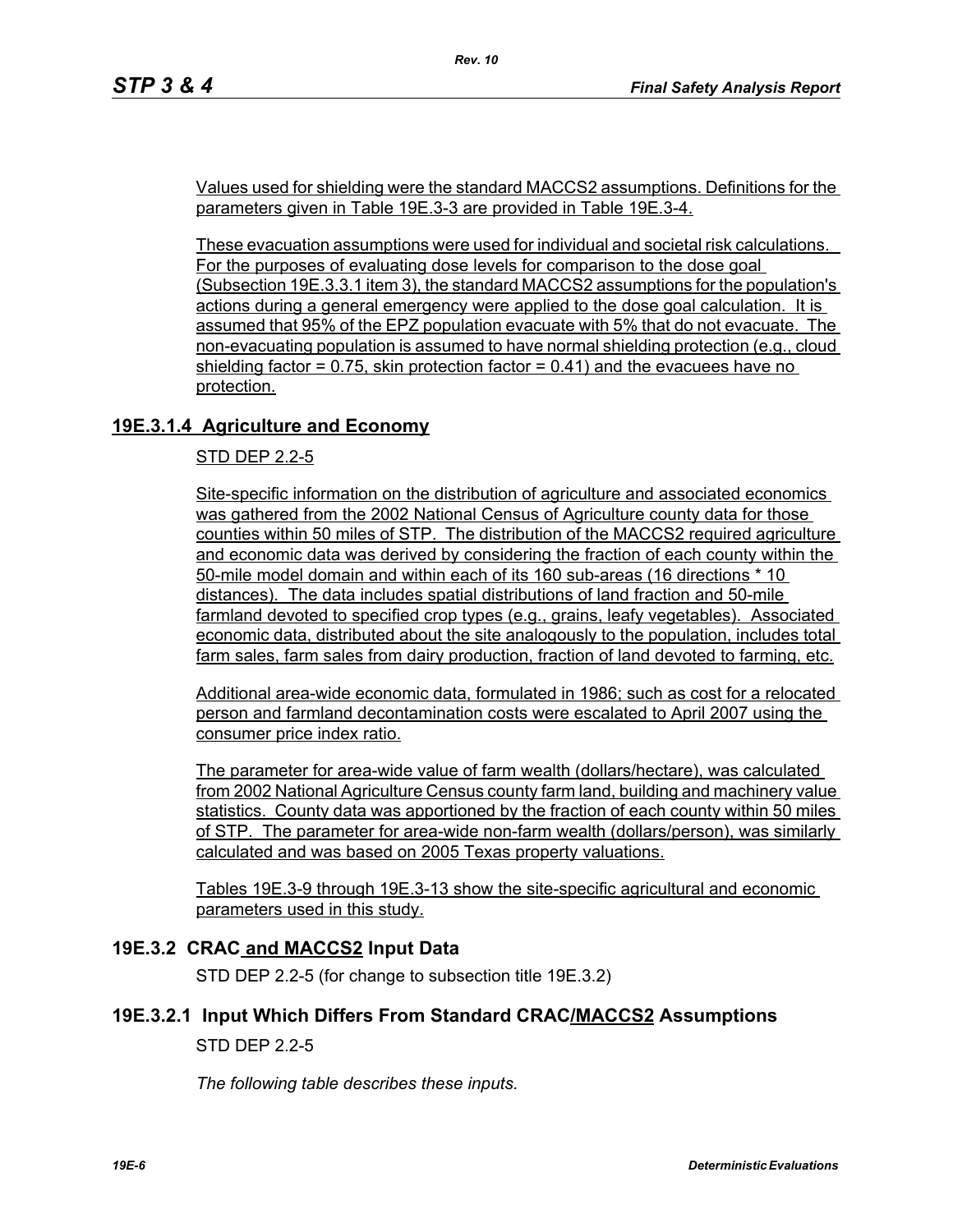| Table          | <i><b>Inputs</b></i>                              |
|----------------|---------------------------------------------------|
| 19E.3-2        | <b>Population Density</b>                         |
| $19E.3 - 3$    | <b>Evacuation Parameters</b>                      |
| 19E.3-5        | Site and Reactor Data for Meteorological Modeling |
| 19E.3-6        | Event Release Parameters                          |
| <u>19E.3-8</u> | <b>Meteorological Data Collected</b>              |
| 19E.3-9        | Land Fraction                                     |
| 19E.3-10       | Regional Index                                    |
| 19E.3-11       | <b>Crop Season and Share</b>                      |
| 19E.3-12       | Regional Economic Data                            |
| 19E.3-13       | Area Wide Wealth                                  |

#### **19E.3.2.2 Input to CRAC/MACCS2 from Performance Analysis**

STD DEP 2.2-5

STD DEP Admin (description of TLL(j))

The plant performance analysis results which are input parameters to the CRAC and or MACCS2 *code are described here and are shown in Table 19E.3-6. These inputs describe the data used which are plant specific and are not related to radiological modeling which is discussed in Subsection 19E.3.1. The plant input parameters are described below with the subsection of the SSAR in which the parameters are developed indicated at the end of each section in parenthesis.*

*For each accident case, which represents the accident sequence listed below it, the following data are used (Table 19E.3-6):*

*Release Category Name, LNAME(j) - Abbreviated name given to release which results from the event. (Subsection 19E.2)*

*Release Probability, P(j) - the probability per year associated with release LNAME(j). (Subsection 10D.4)*

*TL(j) - time(hr) from reactor shutdown (defined as the end of neutron generation) to release to the atmosphere. The value is used to determine isotopic decay prior to release from the plant. For an ATWS event, containment failure is postulated to occur before core damage. Since neutron production may continue up to the time of core melt, TL may be zero for an ATWS event.* The values for this parameter were converted from hours (h) to seconds (s) for use in MACCS2 as parameter PDELAY. *(Subsection 19E.2)*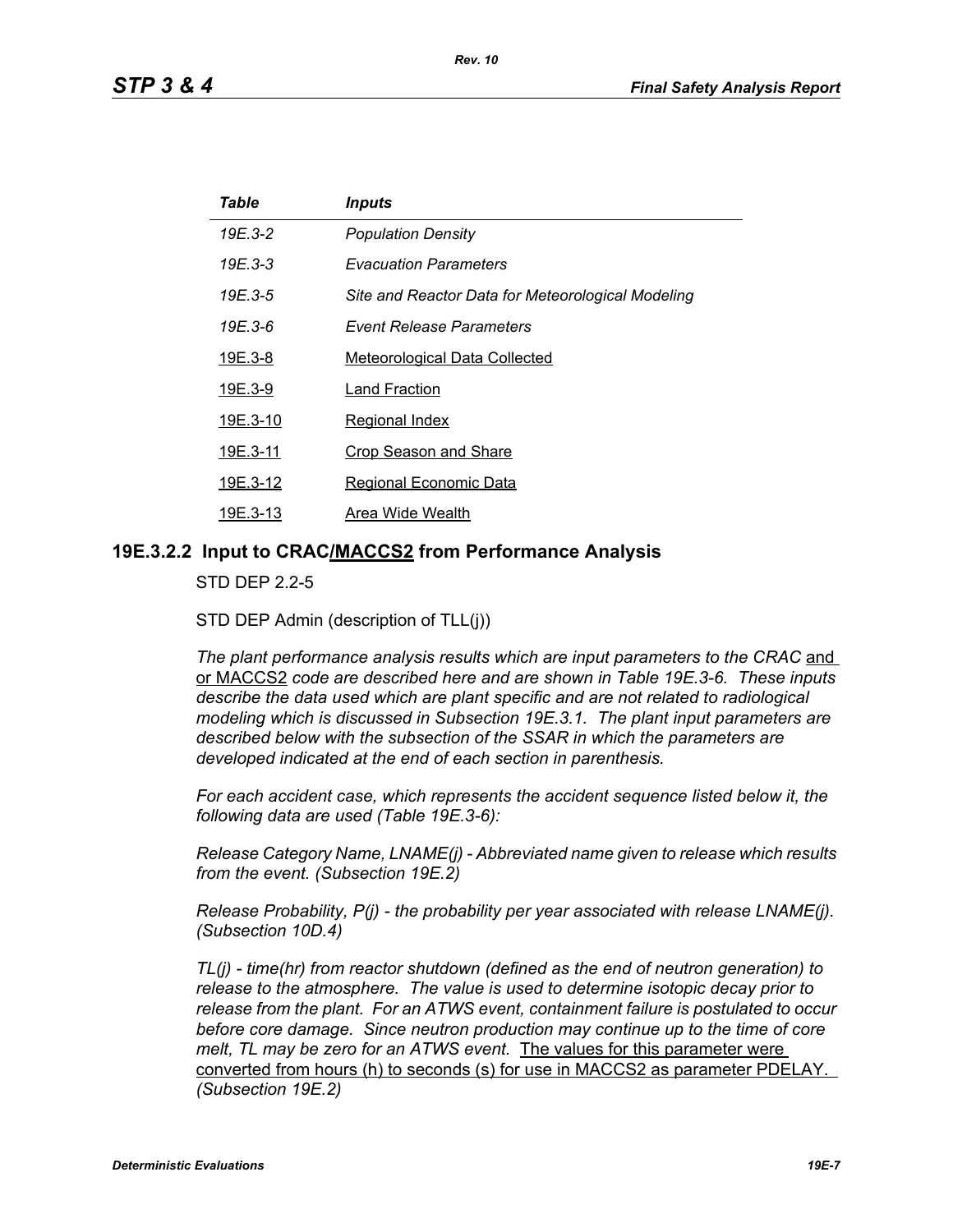*DR(j) - duration of initial release (h) of radionuclides from the plant. This value is used to determine the expansion of the cloud. The maximum value of this parameter is 10 hours (CRAC limitation for plume modeling).* For the MACCS2 STP 3 & 4 consequence evaluation, the maximum value of this parameter is 24 hours. The values for this parameter were converted from hours (h) to seconds (s) for use in MACCS2 as parameter PLUDUR. *(Subsection 19E.2)*

*TLL(j) - warning time (h) between official notification of public and release of radioactivity from the plant. The basis for the warning time is the onset of severe core damage. The emergency action levels specified in Reference 19E.3-6, Appendix I require that a site area emergency be delayed when "delayed* degraded *core with possible loss of coolable geometry" occurs.* This parameter is renamed for use in MACCS2 as parameter PDELAY-OALARM.

OALARM (j) - time (s) at which notification is given to off-site emergency response officials to initiate protective measures for the surrounding population. This MACCS2 specific parameter value is calculated by subtracting PDELAY-OALARM from PDELAY.

*FPR(j) - Sensible heat release rate in calories/s in the release cloud. This value is used to determine the initial buoyancy of the released cloud plume.* The values for this parameter were converted from calories/second (cal/s) to megawatts (MW) for use in MACCS2 as parameter DPLHEAT.

*RH(j) - Plume release height in meters from the ground. If this value is less than the building height, a ground release with building wake effect is assumed. Otherwise, the plume will be buoyed to a height equal to the release height plus a buoyancy height.*  This parameter is renamed for use in MACCS2 as parameter DPLHIT. *(Subsection 19D.5)*

*FLEAK(j,k) - fraction of core inventory at the beginning of the accident for each isotope group which is eventually released into the atmosphere.* This parameter is renamed for use in MACCS2 as parameter RELFRAC. *The standard isotopes groups are:*

- *(1) Noble gases (Kr, Xe)*
- *(2) Not used, originally used for organic iodide*
- *(3) Iodine, including organic iodide*
- *(4) Cesium, including Rb*
- *(5) Tellurium, including Sb*
- *(6) Barium, including Sr*
- *(7) Cobalt, including Mo, Tc, Ru, Rh*
- *(8) Lanthanum, including Y, Zr, Nb, Ce, Pr, Nd, Np, Pu, Am, Cm*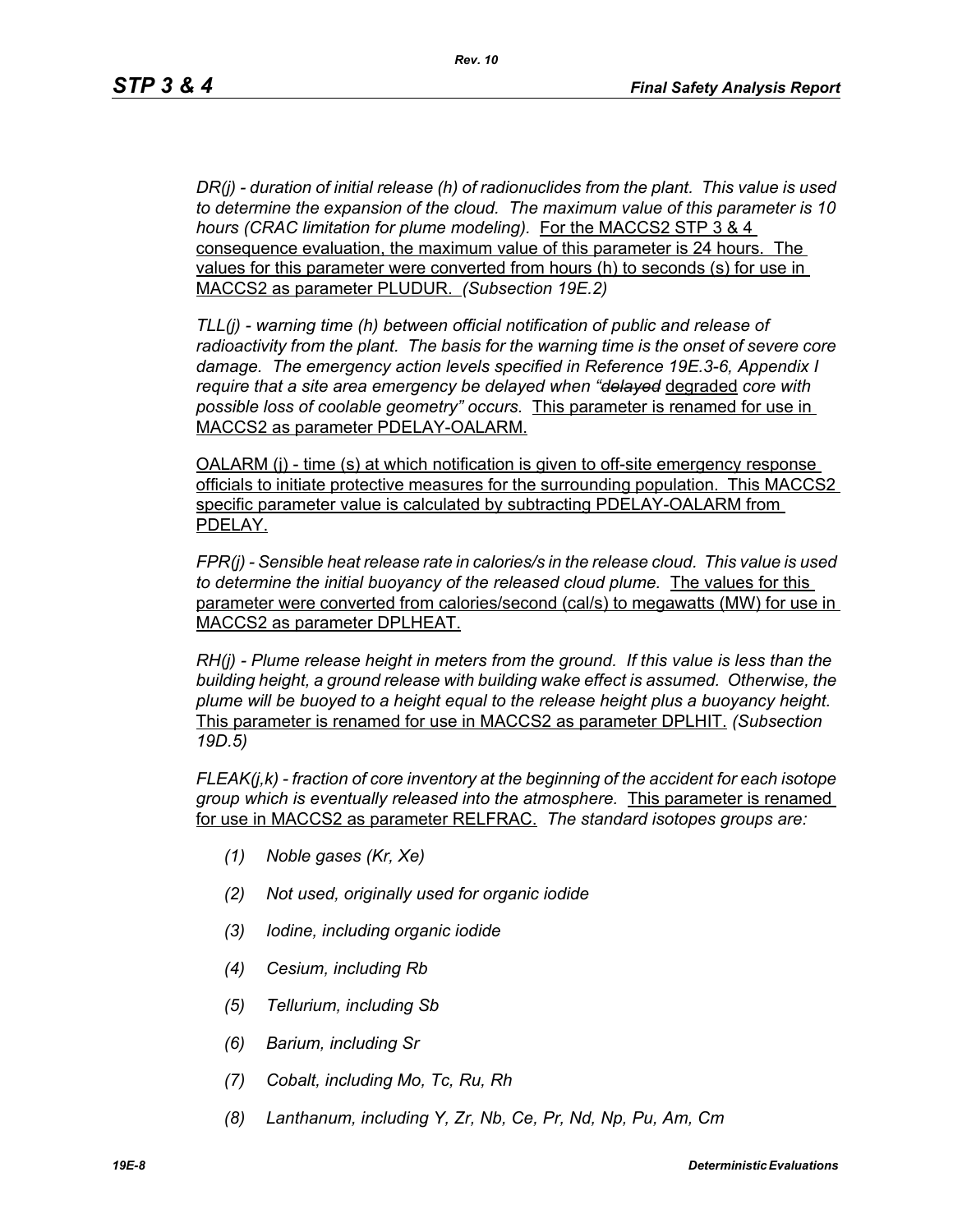## **19E.3.3.3 Results**

 $STD$  DFP  $2.2-5$ 

*The results from the internal events analysis and the seismic event analysis (the average of the individual results over all five meteorological regions evaluated) are shown in Table 19E.3-7. A plot of whole body dose at a distance of 805 m (one-half mile) against cumulative probability is shown in Figure 19E.3-1. Based upon these results, the ABWR meets the established consequence related goals.* These results bound the MACCS2 consequence analysis using site-specific data for STP 3 & 4.

#### **19E.3.4 References**

The following supplement is associated with STD DEP 2.2-5

19E.3-10 "Code Manual for MACCS2: Volume 1, User's Guide", NUREG/CR-6613, Sandia National Laboratories, Accident Analysis/Consequence Assessment Department, P.O. Box 5800, Albuquerque, NM 87185-0748.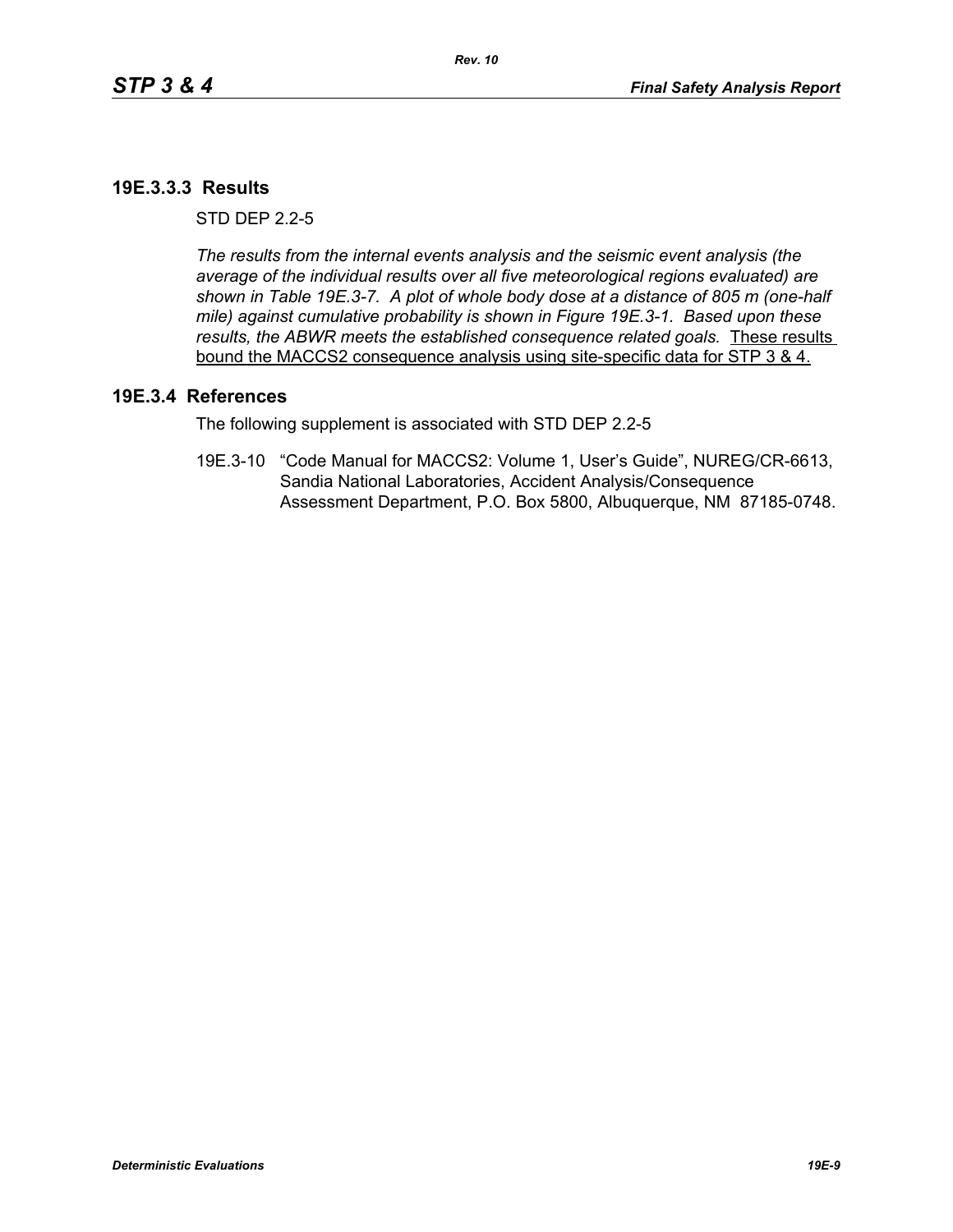|                     |                               |              |             |             |                         |                         |                                  |              | CRAC Mean Population by Geography Sector (people per sq. mi.) |             |             |
|---------------------|-------------------------------|--------------|-------------|-------------|-------------------------|-------------------------|----------------------------------|--------------|---------------------------------------------------------------|-------------|-------------|
|                     | Radial                        |              |             |             |                         |                         |                                  |              |                                                               |             |             |
|                     | Interval<br>(m <sub>i</sub> ) |              | <b>NE</b>   |             | <b>NW</b>               |                         | S                                |              | W                                                             |             | <b>SW</b>   |
|                     |                               |              |             |             |                         |                         |                                  |              |                                                               |             |             |
|                     | $0-5$                         |              | 100         |             | 60                      |                         | $\overline{30}$                  |              | 20                                                            |             | 10          |
|                     | $5 - 10$                      |              | 130         |             | 60                      |                         | 80                               |              | 30                                                            |             | 20          |
|                     | $10 - 20$                     |              | 170         |             | 90                      |                         | 70                               |              | 60                                                            |             | 30          |
|                     | 20-30                         |              | 180         |             | 120                     |                         | 100                              |              | 50                                                            |             | 40          |
|                     | 30-50                         |              | 400t        |             | 100                     |                         | 80                               |              | 40                                                            |             | 130         |
|                     |                               |              |             |             |                         |                         | <b>MACCS2 Population Density</b> |              |                                                               |             |             |
|                     |                               |              |             |             |                         |                         | Radial Interval (mi.)            |              |                                                               |             |             |
|                     |                               | $\mathbf{1}$ | $\mathbf 2$ | $\mathbf 3$ | $\overline{\mathbf{4}}$ | $\overline{\mathbf{5}}$ | 10                               | 20           | 30                                                            | 40          | 50          |
|                     | N                             | $\pmb{0}$    | $\pmb{0}$   | 22          | $\mathbf 0$             | $\mathbf 0$             | 46                               | 1792         | 744                                                           | 20573       | 12145       |
|                     | <b>NNE</b>                    | 0            | 0           | $\mathbf 0$ | $\mathbf 0$             | 722                     | 244                              | 31089        | 1829                                                          | 6155        | 36110       |
|                     | <b>NE</b>                     | $\mathbf 0$  | 0           | $\mathbf 0$ | $\mathbf 0$             | 45                      | 144                              | 1350         | 14181                                                         | 27129       | 59839       |
|                     | <b>ENE</b>                    | $\mathbf 0$  | $\mathbf 0$ | $\mathbf 0$ | $\mathbf 0$             | $\mathbf 0$             | 609                              | 393          | 4651                                                          | 39425       | 149296      |
| Geographical Region | E                             | 23           | 0           | $\mathbf 0$ | $\mathbf 0$             | 4                       | 315                              | 120          | 1852                                                          | 200         | 109         |
|                     | <b>ESE</b>                    | $\mathbf 0$  | 0           | $\mathbf 0$ | 103                     | 168                     | 102                              | $\mathbf{3}$ | $\pmb{0}$                                                     | $\pmb{0}$   | $\pmb{0}$   |
|                     | <b>SE</b>                     | $\mathbf 0$  | 0           | $\mathbf 0$ | 4                       | 145                     | 1757                             | 19           | $\mathbf 0$                                                   | $\pmb{0}$   | $\pmb{0}$   |
|                     | <b>SSE</b>                    | 0            | $\mathbf 0$ | $\mathbf 0$ | $\mathbf 0$             | $\mathbf 0$             | 157                              | 170          | $\mathbf 0$                                                   | $\mathbf 0$ | $\mathbf 0$ |
|                     | $\mathbf{s}$                  | 0            | 0           | $\mathbf 0$ | 0                       | 0                       | $\pmb{0}$                        | $\pmb{0}$    | $\mathbf 0$                                                   | $\pmb{0}$   | $\pmb{0}$   |
|                     | <b>SSW</b>                    | 0            | 0           | $\pmb{0}$   | 0                       | $\mathbf 0$             | $\mathbf 0$                      | 1            | 0                                                             | $\pmb{0}$   | $\mathbf 0$ |
|                     | <b>SW</b>                     | 0            | $\mathbf 0$ | 1           | $\mathbf 0$             | $\mathbf 0$             | 110                              | 500          | $\mathbf 0$                                                   | 1622        | 917         |
|                     | <b>WSW</b>                    | 0            | 0           | $\mathbf 0$ | $6\phantom{1}$          | 9                       | 168                              | 8105         | 1535                                                          | 21538       | 4813        |
|                     | W                             | 0            | 0           | $\pmb{0}$   | $\overline{7}$          | $\pmb{0}$               | 165                              | 369          | 1136                                                          | 1830        | 5993        |
|                     | <b>WNW</b>                    | 0            | $\mathbf 0$ | $\pmb{0}$   | $\mathbf 0$             | 6                       | 3313                             | 1681         | 674                                                           | 13247       | 1747        |
|                     | <b>NW</b>                     | 0            | 0           | $\mathbf 0$ | 28                      | 44                      | 318                              | 685          | 1085                                                          | 2005        | 283         |
|                     | <b>NNW</b>                    | $\mathbf 0$  | 0           | $\pmb{0}$   | $\pmb{0}$               | $\pmb{0}$               | 49                               | 694          | 6167                                                          | 16461       | 2907        |

# **Table 19E.3-2 Population Density**

*Rev. 10*

Note:

CRAC data taken from Reference 19E.3-4, Table 3-2

The MACCS2 population density data for each geographical region shown above is based on year 2000 national census values and have been projected to the year 2060.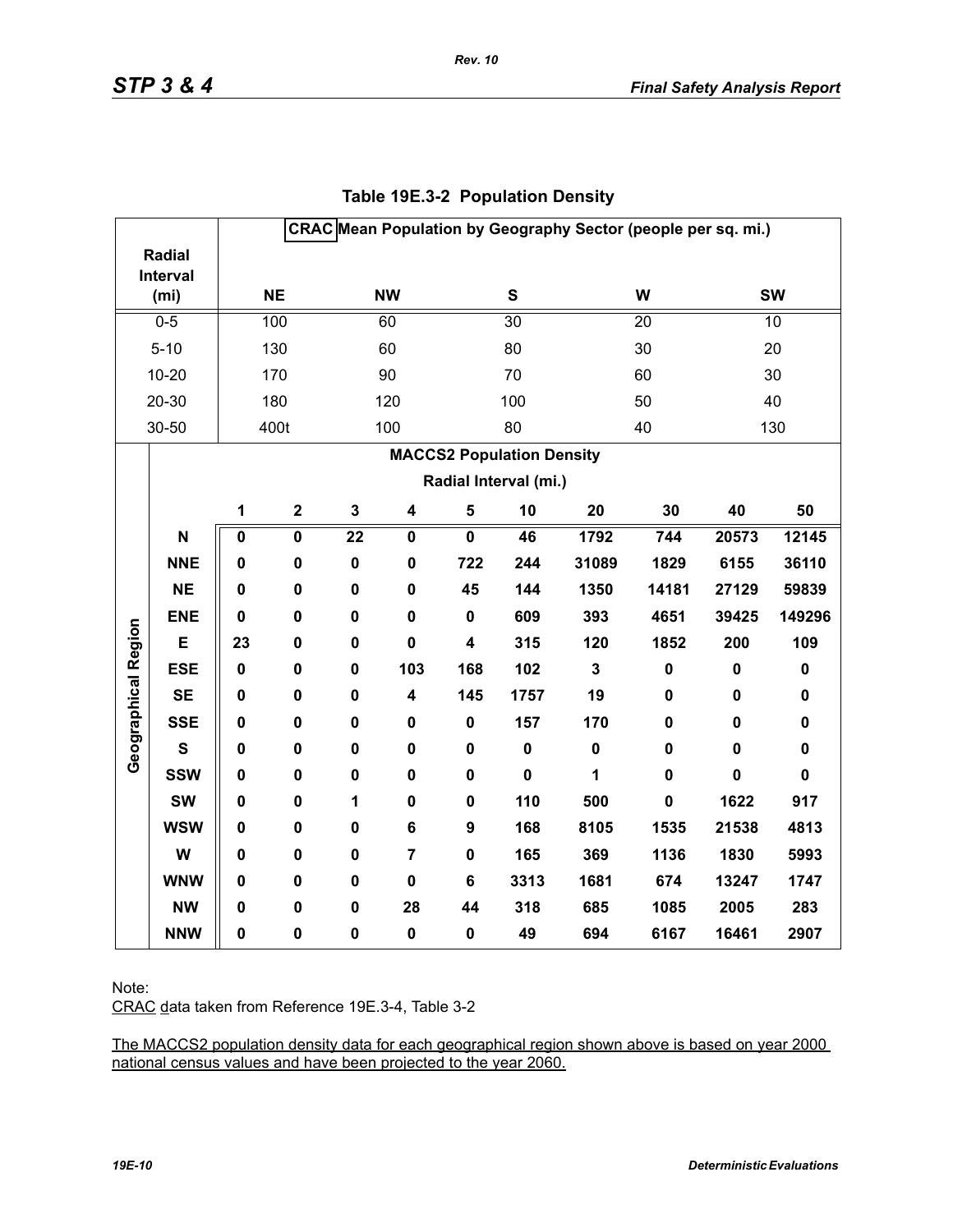|                                                                                                                          | <b>Strategy</b> |              |  |
|--------------------------------------------------------------------------------------------------------------------------|-----------------|--------------|--|
| <b>CRAC</b> Parameter                                                                                                    | 1               | $\mathbf{2}$ |  |
| <b>Fraction of Population Evacuating</b>                                                                                 | 0.95            | 0.05         |  |
| Time Delay Before Evacuation - h                                                                                         | 1.5             | 0            |  |
| Evacuation Speed - m/s (mph)                                                                                             | 4.47(10)        | 0            |  |
| Maximum Distance of Evacuation – m (mi)                                                                                  | 4827 (3)        | 0            |  |
| Distance Moved by Evacuees – m (mi)                                                                                      | 1260(7)         | 0            |  |
| Sheltering Radius - m (mi)                                                                                               | 24140 (15)      | 0            |  |
|                                                                                                                          |                 |              |  |
| <b>MACCS2 Parameter</b>                                                                                                  | Value           |              |  |
| <b>Fraction of Population Evacuating</b>                                                                                 | 0.95            |              |  |
| The Furthest Ring in Which Evacuees Will Incur Exposures - Ring<br>Number (mi)                                           | 6(10)           |              |  |
| <b>Travel Point</b>                                                                                                      | <b>Boundary</b> |              |  |
| Evacuation Speed - m/s (mph)                                                                                             | 2.73(6.1)       |              |  |
| <b>Evacuation Type</b>                                                                                                   | Radial          |              |  |
| Duration of the Early Phase of Evacuation - s                                                                            | 86400           |              |  |
| Duration of the Middle Phase of Evacuation - s                                                                           | $\mathbf{0}$    |              |  |
| Reference time point for actions in the evacuation and sheltering zone.                                                  | <b>Alarm</b>    |              |  |
| The Number of Radial Spatial Elements (i.e., contiguous rings)<br><b>Comprising the Sheltering and Evacuation Region</b> | 6               |              |  |
| Delay To Take Shelter - s (h)                                                                                            | 7200 (2.0)      |              |  |
| Delay That Elapses from the Beginning of the Shelter Period to When<br>Individuals Begin their Evacuation - s            | 0               |              |  |

# **Table 19E.3-3 Evacuation Parameters**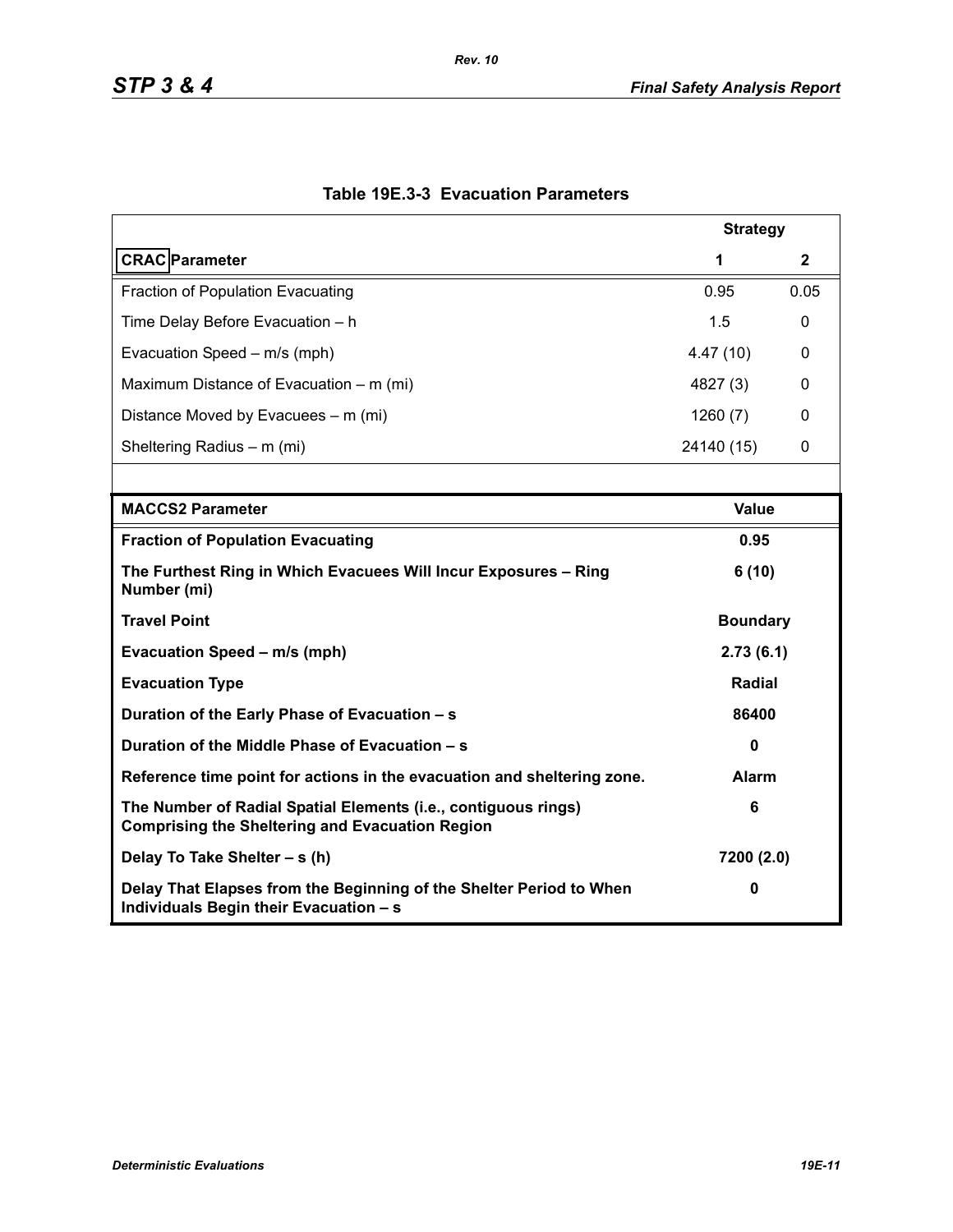| <b>Parameter</b>                                                                 | <b>Definition</b>                                                                                                                                                                                                                                                                                                                                                                                   |
|----------------------------------------------------------------------------------|-----------------------------------------------------------------------------------------------------------------------------------------------------------------------------------------------------------------------------------------------------------------------------------------------------------------------------------------------------------------------------------------------------|
| Fraction of Population Evacuating                                                | Fraction of population following the evacuation<br>strategy.                                                                                                                                                                                                                                                                                                                                        |
| Time Delay Before Evacuating                                                     | Time between notice to evacuate and start of<br>evacuation.                                                                                                                                                                                                                                                                                                                                         |
| <b>Evacuation Speed</b>                                                          | Once evacuation begins, it is assumed that the public<br>moves directly outward and away from the plant site at<br>this speed.                                                                                                                                                                                                                                                                      |
| Maximum Distance of Evacuation                                                   | Once evacuation begins, individuals within this<br>distance are assumed to evacuate as above with their<br>exposure determined by detailed tracking of their<br>position relative to the radioactive cloud plume. People<br>living beyond this distance are assumed to not be<br>evacuated initially. They are assumed to be exposed<br>to ground contamination for 24 hours and then<br>evacuated. |
| Distance moved by Evacuees before Sheltering                                     | Distance at which evacuees are assumed to take<br>shelter. This parameter is nominally designed to<br>represent the use of prearranged evacuation shelters.                                                                                                                                                                                                                                         |
| <b>Sheltering Radius</b>                                                         | People living within this distance are assumed to take<br>shelter if they do not evacuate. Sheltering is assumed<br>for 24 hours at which time these people are assumed<br>to be relocated out of the contaminated area, without<br>further exposure.                                                                                                                                               |
| <b>MACCS2 Specific Parameter</b>                                                 | <b>Definition</b>                                                                                                                                                                                                                                                                                                                                                                                   |
| <b>Delay To Take Shelter</b>                                                     | For each distance ring in the shelter/evacuate<br>region, this variable defines the delay to take<br>shelter (seconds) for resident individuals.                                                                                                                                                                                                                                                    |
| The Furthest Ring in Which Evacuees Will<br><b>Incur Exposures - Ring Number</b> | Defines the furthest ring in which evacuees will<br>incur exposures. When evacuees exit this ring and<br>proceed to the next outermost ring, no further<br>exposures are incurred.                                                                                                                                                                                                                  |
| <b>Travel Point</b>                                                              | Assures evacuees clear 10 mile EPZ                                                                                                                                                                                                                                                                                                                                                                  |
| <b>Evacuation Type</b>                                                           | Defines whether a radial or network evacuation is<br>to be modeled. If the radial option is chosen, the<br>code automatically generates a network path<br>where all individuals travel radially outward. For a<br>network evacuation, addition data must be entered<br>by the user.                                                                                                                 |

| Table 19E.3-4 Evacuation Parameter Definition |  |  |  |
|-----------------------------------------------|--|--|--|
|-----------------------------------------------|--|--|--|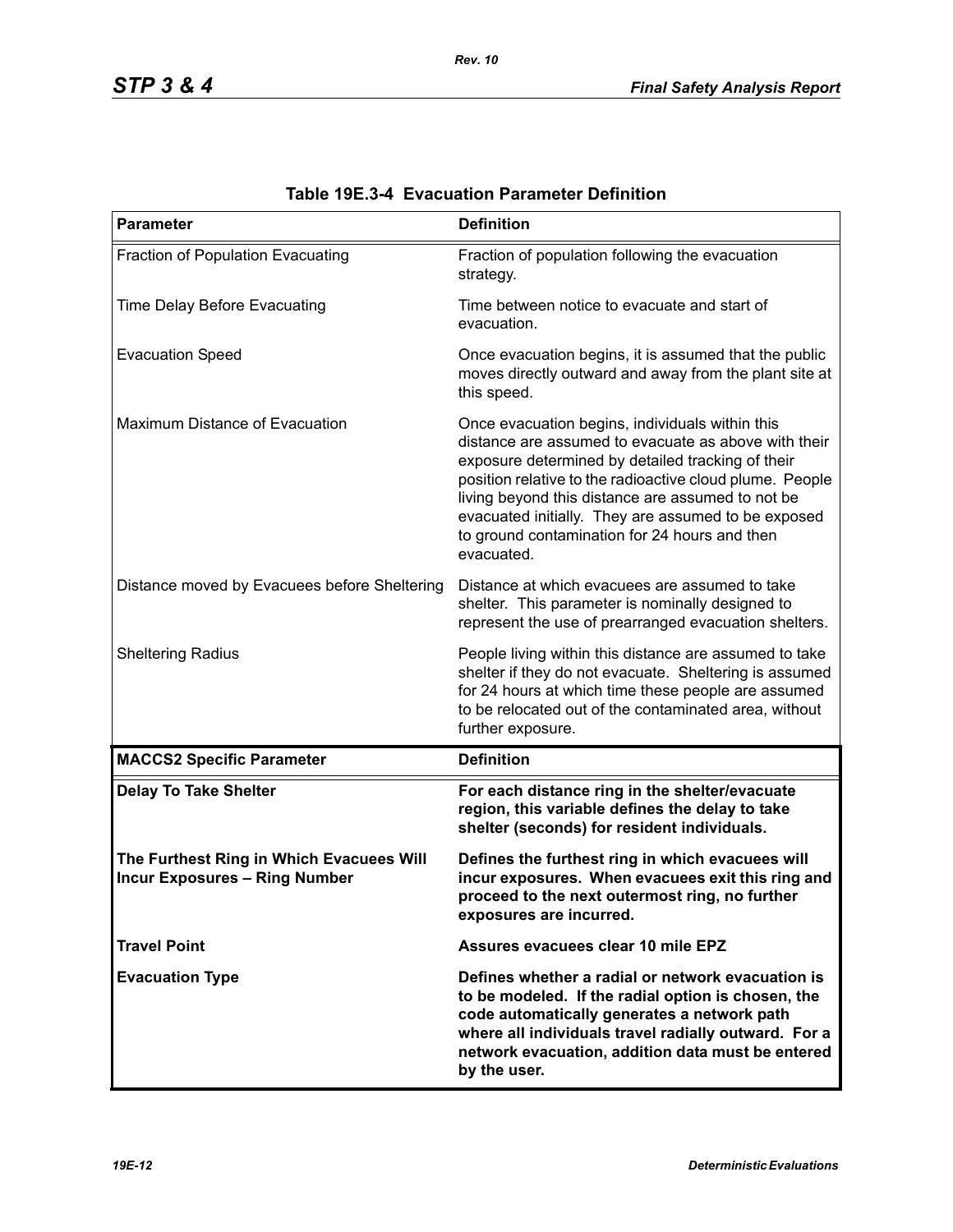| <b>MACCS2 Specific Parameter</b>                                                                                     | <b>Definition</b>                                                                                                                                                                                                                                                                                                                             |
|----------------------------------------------------------------------------------------------------------------------|-----------------------------------------------------------------------------------------------------------------------------------------------------------------------------------------------------------------------------------------------------------------------------------------------------------------------------------------------|
| Duration of the Early Phase of Evacuation                                                                            | The duration (seconds) of the early phase of<br>evacuation that begins when the sheltering period<br>has elapsed. During this period, evacuees travel at<br>the rate specified by the evacuation speed<br>(ESPEED)                                                                                                                            |
| Duration of the Middle Phase of Evacuation                                                                           | Defines the duration (seconds) of the middle phase<br>of evacuation. This period begins when the early-<br>phase evacuation period has elapsed. During this<br>period, evacuees travel at the rate specified by<br>ESPEED(2). When this period has elapsed,<br>evacuees travel at the rate specified by ESPEED(3)                             |
| Reference time point for actions in the<br>evacuation and sheltering zone.                                           | If ALARM is chosen, the reference time point for<br>these actions is the off-site alarm time (OALARM)<br>as defined in the ATMOS source term definition. If<br>ARRIVAL is chosen, the reference time for<br>evacuation and sheltering actions is the arrival of<br>the first plume at the spatial element.                                    |
| The Number of Radial Spatial Elements (i.e.,<br>contiguous rings) Comprising the Sheltering<br>and Evacuation Region | The region where individuals are subject to<br>sheltering and/or evacuation                                                                                                                                                                                                                                                                   |
| Delay That Elapses from the Beginning of the<br><b>Shelter Period to When Individuals Begin</b><br>their Evacuation  | For each distance ring in the shelter/evacuate<br>region, this variable defines the duration of the<br>sheltering period (seconds) that is to occur before<br>evacuation begins for residents. When DLTEVA is<br>specified as 0, evacuation will occur with no<br>additional delay (that is, there is no shelter period<br>at that distance). |

# **Table 19E.3-4 Evacuation Parameter Definition (Continued)**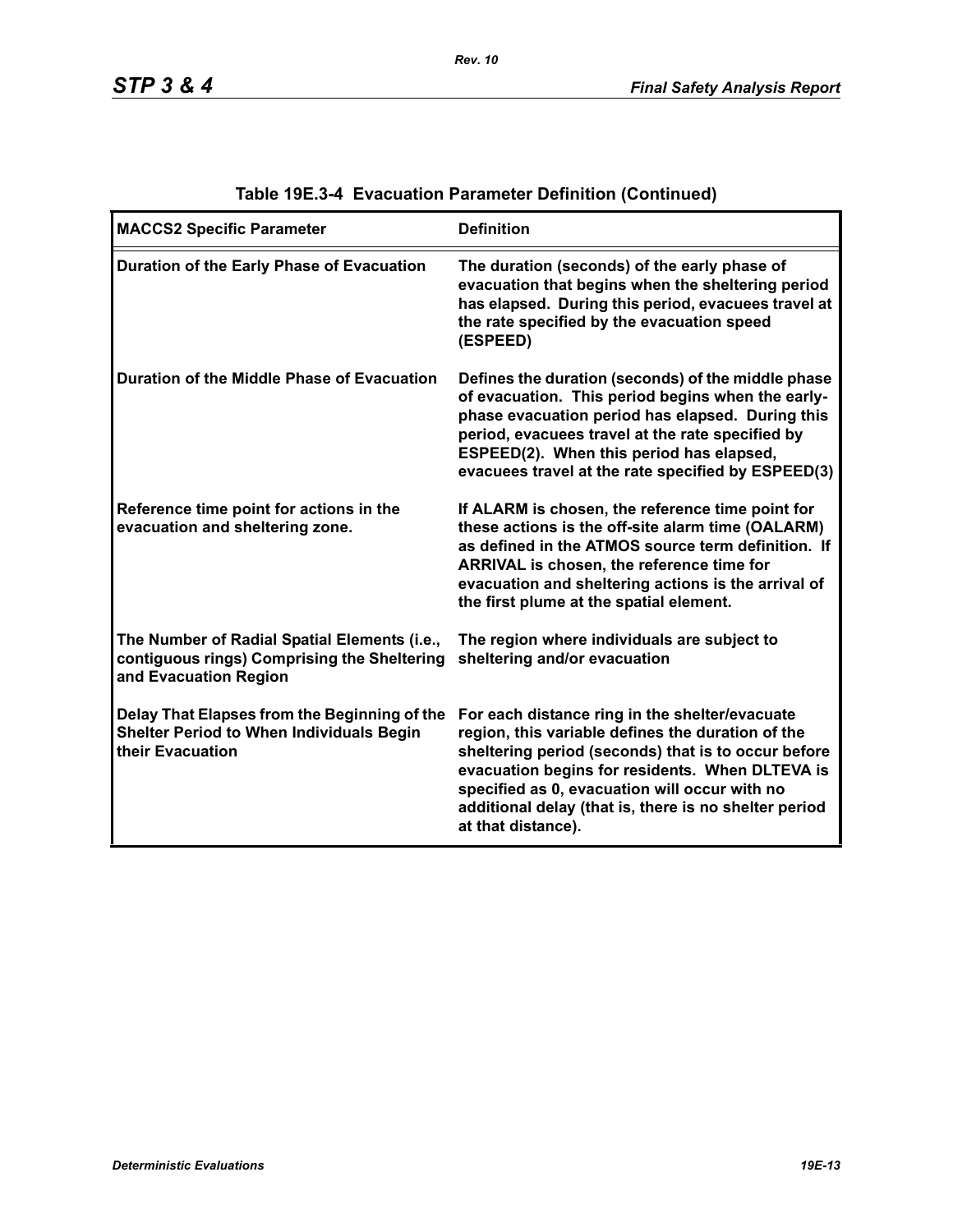|                          |          | TL         | <b>DR</b>                 | TLL)  | <b>FPR</b>      | <b>RH</b>     |              | <b>Release Fractionst</b> |                |
|--------------------------|----------|------------|---------------------------|-------|-----------------|---------------|--------------|---------------------------|----------------|
| <b>Accident</b>          | $P(i)^*$ | (hr)       | (hr)                      | (hr)  | (cal/s)         | (m)           | <b>NG</b>    | lodine                    | Cesium         |
| <b>NCL</b>               |          | 2.7        | 10                        | 1.7   | 3.3E+5          | 37            | 0.044        | 2.3E-05                   | 2.3E-05        |
| Case1                    |          | 20         | $\mathbf{1}$              | 19.2  | $3.3E + 5$      | 37            | $\mathbf{1}$ | 1.5E-07                   | 1.3E-05        |
| <b>LCHPFSRN</b>          |          |            |                           |       |                 |               |              |                           |                |
| <b>LCHPPSRN</b>          |          |            |                           |       |                 |               |              |                           |                |
| <b>LBLCFSRN</b>          |          |            |                           |       |                 |               |              |                           |                |
| <b>SBRCPFRN</b>          |          |            |                           |       |                 |               |              |                           |                |
| <b>LCLPPFRN</b>          |          |            |                           |       |                 |               |              |                           |                |
| <b>LCPFSRN</b>           |          |            |                           |       |                 |               |              |                           |                |
| CASE <sub>2</sub>        |          | 19         | $\mathbf{1}$              | 18.2  | $3.3E + 5$      | 37            | 1            | 5.0E-06                   | 5.0E-06        |
| <b>LCLPPFCR</b>          |          |            |                           |       |                 |               |              |                           |                |
| <b>LCLPFSCR</b>          |          |            |                           |       |                 |               |              |                           |                |
| CASE <sub>3</sub>        |          | 50         | 10                        | 49.2  | $3.3E + 5$      | 37            | $\mathbf{1}$ | 2.8E-04                   | 2.2E-03        |
| LCHPFSD90                |          |            |                           |       |                 |               |              |                           |                |
| CASE 4                   |          | 20         | $\mathbf{1}$              | 19.2  | $3.3E + 5$      | 37            | $\mathbf{1}$ | 1.6E-03                   | 1.6E-03        |
| DF100FSR                 |          |            |                           |       |                 |               |              |                           |                |
| DF100PFR                 |          |            |                           |       |                 |               |              |                           |                |
| CASE 5                   |          | 19         | 1                         | 18.2  | $3.3E + 5$      | 37            | $\mathbf{1}$ | 6.0E-03                   | 5.3E-04        |
| <b>LBLCPFRN</b>          |          |            |                           |       |                 |               |              |                           |                |
| CASE 6                   |          | 19         | 10                        | 18.2  | $3.3E + 5$      | 37            | 1            | 3.1E-02                   | 7.7E-02        |
| LCHPPSD90                |          |            |                           |       |                 |               |              |                           |                |
| LBLCPFD90                |          |            |                           |       |                 |               |              |                           |                |
| LBLCFSD90                |          |            |                           |       |                 |               |              |                           |                |
| CASE 7                   |          | 20         | 10                        | 19.2  | $3.3E + 5$      | 37            | $\mathbf{1}$ | 8.9E-02                   | 9.9E-02        |
| LCLPFSD90                |          |            |                           |       |                 |               |              |                           |                |
| <b>LCHPPFPM</b>          |          |            |                           |       |                 |               |              |                           |                |
| LCLPPFD90                |          |            |                           |       |                 |               |              |                           |                |
| CASE 8                   |          | 2          | 10                        | 1.2   | $1.0E + 6$      | 37            | $\mathbf{1}$ | 1.9E-01                   | 2.5E-01        |
| <b>LCHPPFEH</b>          |          |            |                           |       |                 |               |              |                           |                |
| <b>LCHPPFBR</b>          |          |            |                           |       |                 |               |              |                           |                |
| <b>LCHPPFBD</b>          |          |            |                           |       |                 |               |              |                           |                |
| CASE 9                   |          | 23.6       | 10                        | 12.2  | $3.3E + 5$      | 37            | $\mathbf{1}$ | 3.7E-01                   | 3.6E-01        |
| SBRCPFD90                |          |            |                           |       |                 |               |              |                           |                |
|                          |          |            |                           |       |                 |               |              |                           |                |
| <b>MACCS2 Parameters</b> |          | $\ddagger$ | PDELAY PLUDUR OALARM<br>ŧ | ŧ     | <b>DPLHEAT‡</b> | <b>DPLHIT</b> |              | RELFRAC RELFRAC           | <b>RELFRAC</b> |
|                          |          | (sec)      | (sec)                     | (sec) | (MW)            | (m)           | <b>Noble</b> | lodine                    | Cesium         |
| <b>NCL</b>               |          | 9720       | 36000                     | 3600  | 1.38            | 37            | 0.044        | 2.30E-05                  | 2.30E-05       |
| CASE 1                   |          | 72000      | 3600                      | 2880  | 1.38            | 37            | 1            | 1.50E-07                  | 1.30E-05       |
| <b>CASE 2</b>            |          | 68400      | 3600                      | 2880  | 1.38            | 37            | 1            | 5.00E-06                  | 5.00E-06       |

*Rev. 10*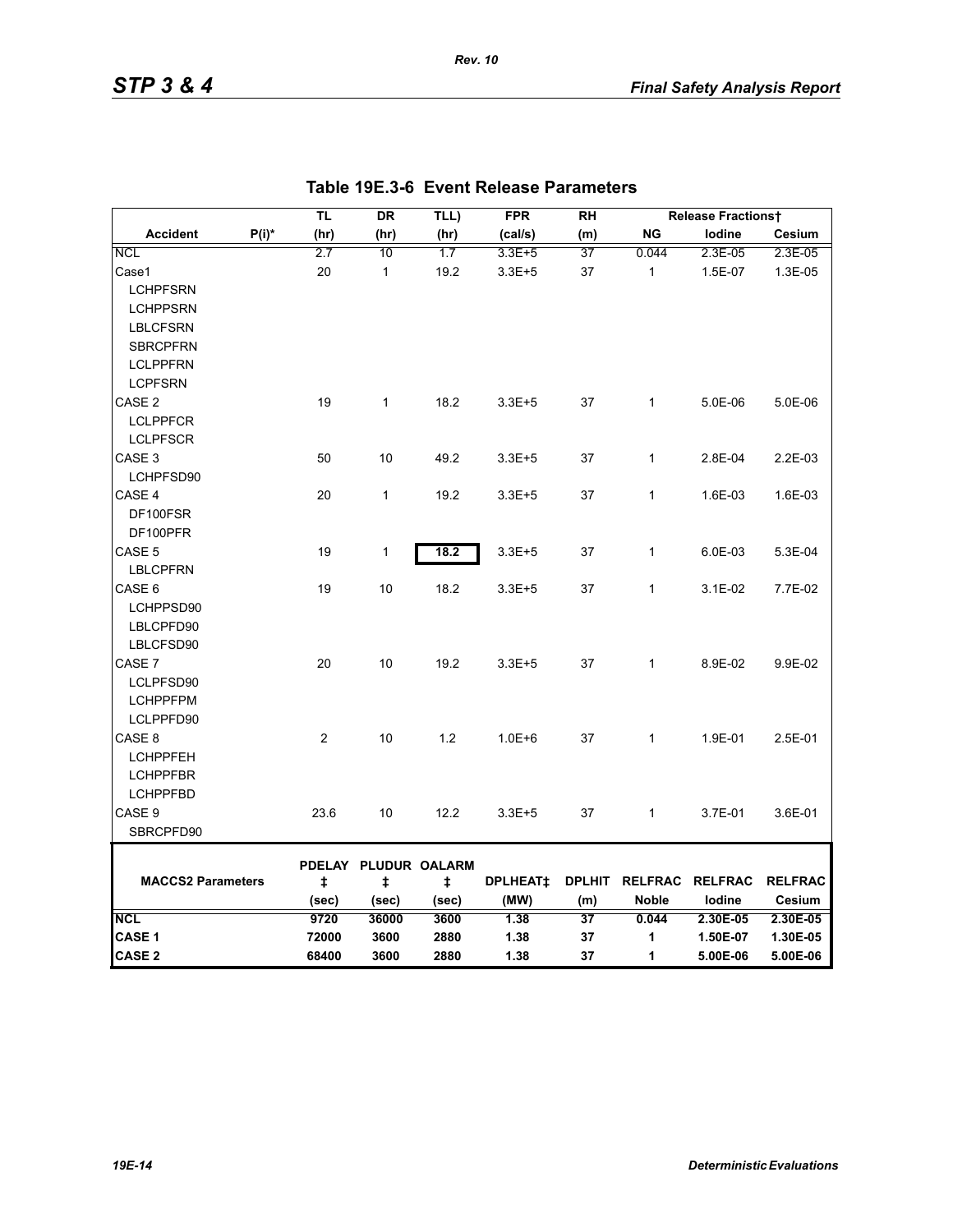| <b>MACCS2 Parameters</b> | <b>PDELAY1</b> | <b>PLUDUR±</b> | <b>OALARMI</b> | <b>DPLHEAT1</b> | <b>DPLHIT</b> | <b>RELFRAC</b> | <b>RELFRAC</b> | <b>RELFRAC</b> |
|--------------------------|----------------|----------------|----------------|-----------------|---------------|----------------|----------------|----------------|
|                          | (sec)          | (sec)          | (sec)          | (MW)            | (m)           | <b>Noble</b>   | lodine         | <b>Cesium</b>  |
| <b>CASE 3</b>            | 180000         | 36000          | 2880           | 1.38            | 37            |                | 2.80E-04       | 2.20E-03       |
| <b>CASE 4</b>            | 72000          | 3600           | 2880           | 1.38            | 37            |                | 1.60E-03       | 1.60E-03       |
| <b>CASE 5</b>            | 68400          | 3600           | 2880           | 1.38            | 37            |                | 6.00E-03       | 5.30E-04       |
| <b>ICASE 6</b>           | 68400          | 36000          | 2880           | 1.38            | 37            |                | 3.10E-02       | 7.70E-02       |
| <b>CASE 7</b>            | 72000          | 36000          | 2880           | 1.38            | 37            |                | 8.90E-02       | 9.90E-02       |
| <b>CASE 8</b>            | 7200           | 36000          | 2880           | 4.19            | 37            |                | 1.90E-01       | 2.50E-01       |
| <b>CASE 9</b>            | 84960          | 36000          | 41040          | 1.38            | 37            |                | 3.70E-01       | 3.60E-01       |

|  | Table 19E.3-6 Event Release Parameters (Continued) |  |  |
|--|----------------------------------------------------|--|--|
|--|----------------------------------------------------|--|--|

\* *Probabilities not part of DCD (Refer to SSAR)*

*† Group 5-8 negligible release*

‡ Event Release Parameters Converted To MACCS2 Format

#### **Note:**

*See Subsection 19E.3.2.2 for definitions of parameters in this table.*

Table Updated based on ABWR SSAR Table 19E.3-6 (Amendment 31), Case 5, TLL (PDELAY-OALARM) Value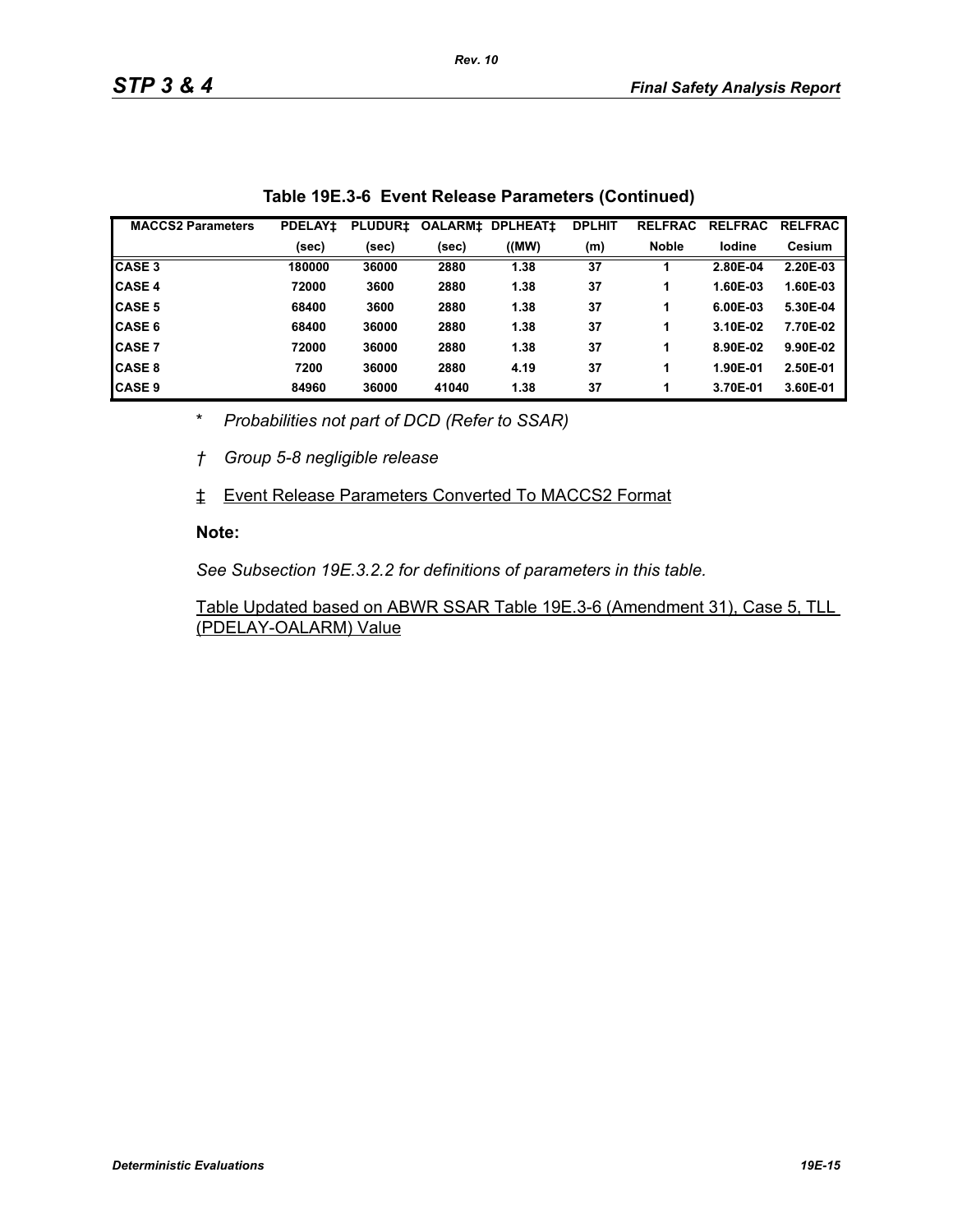| Table 19E.3-8 Meteorological Data Collected |                                                                      |                                                                                |  |  |  |  |
|---------------------------------------------|----------------------------------------------------------------------|--------------------------------------------------------------------------------|--|--|--|--|
| <b>Years Data Gathered</b>                  | <b>Data Collected</b>                                                | <b>Source</b>                                                                  |  |  |  |  |
| 1997, 1999, 2000                            | <b>Wind Speed</b><br><b>Wind Direction</b><br><b>Stability Class</b> | STP 3 & 4 Site Analysis Team Supplied<br>Data                                  |  |  |  |  |
| 1997, 1998, 1999, 2000, 2001                | <b>Precipitation</b><br><b>Air Temperature</b><br><b>Dew Point</b>   | <b>National Weather Service - Palacios</b><br><b>Municipal Airport Station</b> |  |  |  |  |

**Table 19E.3-8 Meteorological Data Collected**

*Rev. 10*

# **Table 19E.3-9 Land Fraction**

|              |              | Radial Interval (mi) |              |      |      |      |      |      |      |      |      |
|--------------|--------------|----------------------|--------------|------|------|------|------|------|------|------|------|
|              |              | 1                    | $\mathbf{2}$ | 3    | 4    | 5    | 10   | 20   | 30   | 40   | 50   |
|              | N            | 1.00                 | 1.00         | 1.00 | 1.00 | 1.00 | 1.00 | 1.00 | 1.00 | 1.00 | 1.00 |
|              | <b>NNE</b>   | 1.00                 | 1.00         | 1.00 | 1.00 | 1.00 | 1.00 | 1.00 | 1.00 | 1.00 | 1.00 |
|              | <b>NE</b>    | 1.00                 | 1.00         | 1.00 | 1.00 | 1.00 | 1.00 | 1.00 | 1.00 | 1.00 | 1.00 |
|              | <b>ENE</b>   | 1.00                 | 1.00         | 1.00 | 1.00 | 1.00 | 1.00 | 1.00 | 1.00 | 1.00 | 0.93 |
|              | Е            | 1.00                 | 1.00         | 1.00 | 1.00 | 1.00 | 1.00 | 0.98 | 0.65 | 0.22 | 0.03 |
| Region       | <b>ESE</b>   | 1.00                 | 1.00         | 1.00 | 1.00 | 1.00 | 1.00 | 0.32 | 0.01 | 0.00 | 0.00 |
|              | <b>SE</b>    | 1.00                 | 1.00         | 0.80 | 1.00 | 1.00 | 0.98 | 0.14 | 0.00 | 0.00 | 0.00 |
| Geographical | <b>SSE</b>   | 1.00                 | 1.00         | 0.60 | 1.00 | 1.00 | 0.95 | 0.20 | 0.00 | 0.00 | 0.00 |
|              | $\mathbf{s}$ | 1.00                 | 1.00         | 0.60 | 1.00 | 1.00 | 0.95 | 0.12 | 0.00 | 0.00 | 0.00 |
|              | <b>SSW</b>   | 1.00                 | 1.00         | 0.60 | 1.00 | 1.00 | 1.00 | 0.31 | 0.03 | 0.01 | 0.00 |
|              | <b>SW</b>    | 1.00                 | 1.00         | 1.00 | 1.00 | 1.00 | 0.98 | 0.27 | 0.00 | 0.53 | 0.56 |
|              | <b>WSW</b>   | 1.00                 | 1.00         | 1.00 | 1.00 | 1.00 | 0.84 | 0.93 | 0.75 | 0.56 | 1.00 |
|              | W            | 1.00                 | 1.00         | 1.00 | 1.00 | 1.00 | 1.00 | 1.00 | 1.00 | 0.98 | 1.00 |
|              | <b>WNW</b>   | 1.00                 | 1.00         | 1.00 | 1.00 | 1.00 | 1.00 | 1.00 | 1.00 | 1.00 | 1.00 |
|              | <b>NW</b>    | 1.00                 | 1.00         | 1.00 | 1.00 | 1.00 | 1.00 | 1.00 | 1.00 | 1.00 | 1.00 |
|              | <b>NNW</b>   | 1.00                 | 1.00         | 1.00 | 1.00 | 1.00 | 1.00 | 1.00 | 1.00 | 1.00 | 1.00 |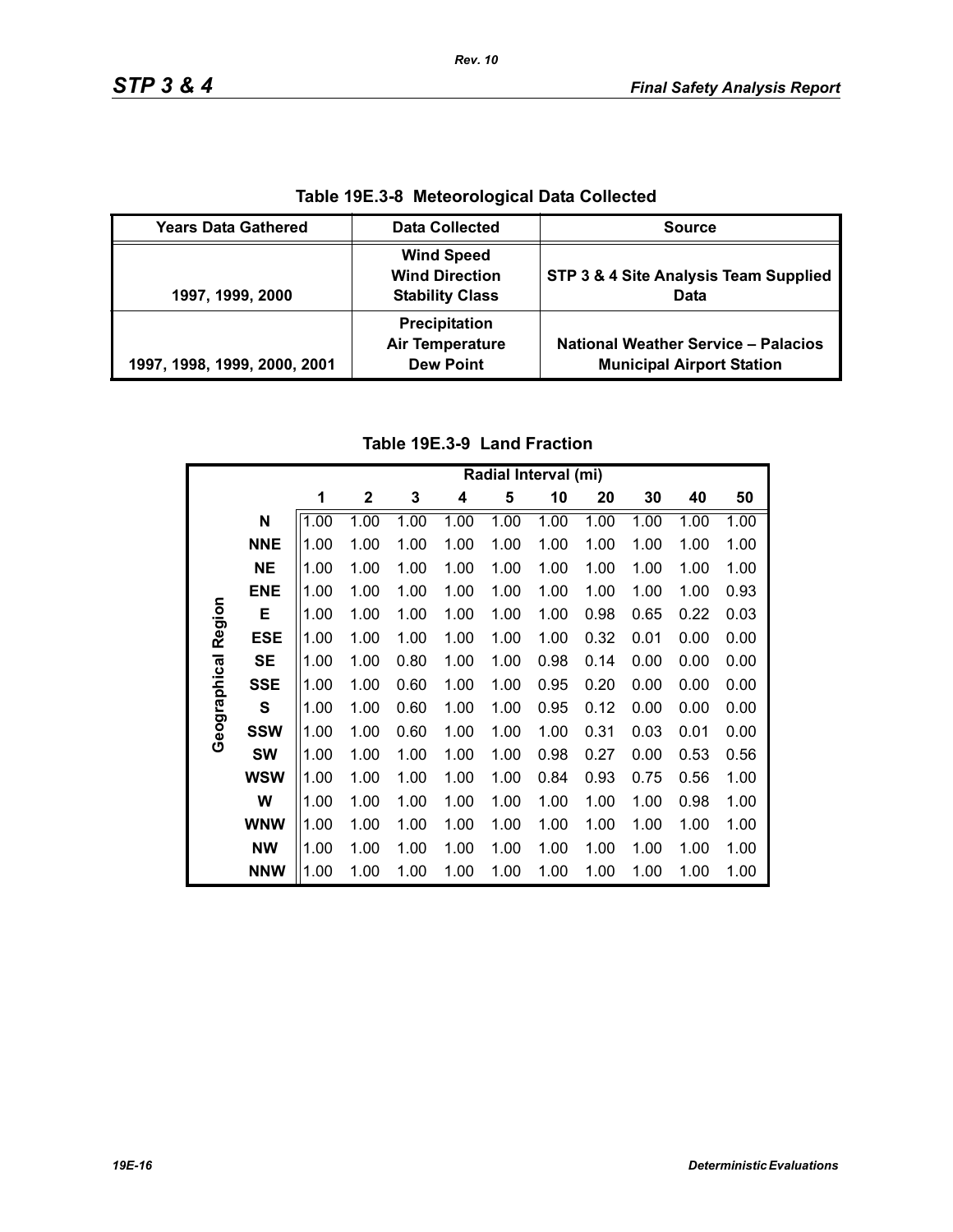|                     |             | Radial Interval (mi)    |                         |                         |                         |                         |    |    |                         |    |    |
|---------------------|-------------|-------------------------|-------------------------|-------------------------|-------------------------|-------------------------|----|----|-------------------------|----|----|
|                     |             | 1                       | $\mathbf 2$             | 3                       | 4                       | 5                       | 10 | 20 | 30                      | 40 | 50 |
|                     | N           | $\overline{\mathbf{2}}$ | $\overline{\mathbf{3}}$ | $\overline{\mathbf{3}}$ | $\overline{\mathbf{3}}$ | $\overline{\mathbf{3}}$ | 3  | 4  | $\overline{\mathbf{5}}$ | 6  | 7  |
|                     | <b>NNE</b>  | $\overline{2}$          | 3                       | 3                       | 3                       | 3                       | 3  | 3  | 8                       | 9  | 10 |
|                     | <b>NE</b>   | $\overline{2}$          | 3                       | 3                       | 3                       | 3                       | 3  | 3  | 11                      | 12 | 13 |
|                     | <b>ENE</b>  | $\overline{2}$          | 3                       | 3                       | 3                       | 3                       | 3  | 3  | 14                      | 12 | 12 |
|                     | E           | $\overline{2}$          | 3                       | 3                       | 3                       | 3                       | 3  | 3  | 15                      | 16 | 12 |
| Geographical Region | <b>ESE</b>  | $\mathbf 2$             | 3                       | 3                       | 3                       | 3                       | 3  | 17 | 3                       | 1  | 1  |
|                     | <b>SE</b>   | $\mathbf 2$             | 3                       | 3                       | 3                       | 3                       | 3  | 18 | 1                       | 1  | 1  |
|                     | <b>SSE</b>  | $\overline{2}$          | 3                       | 3                       | 3                       | 3                       | 3  | 3  | 1                       | 1  | 1  |
|                     | $\mathbf s$ | $\mathbf 2$             | 3                       | 3                       | 3                       | 3                       | 3  | 3  | 1                       | 1  | 1  |
|                     | <b>SSW</b>  | $\overline{2}$          | 3                       | 3                       | 3                       | 3                       | 3  | 19 | 3                       | 20 | 1  |
|                     | <b>SW</b>   | $\overline{2}$          | 3                       | 3                       | 3                       | 3                       | 3  | 21 | 1                       | 20 | 20 |
|                     | <b>WSW</b>  | $\overline{\mathbf{2}}$ | 3                       | 3                       | 3                       | 3                       | 3  | 22 | 23                      | 24 | 25 |
|                     | W           | $\overline{\mathbf{2}}$ | 3                       | 3                       | 3                       | 3                       | 3  | 26 | 27                      | 28 | 29 |
|                     | <b>WNW</b>  | $\mathbf 2$             | 3                       | 3                       | 3                       | 3                       | 3  | 30 | 27                      | 27 | 31 |
|                     | <b>NW</b>   | $\overline{\mathbf{2}}$ | 3                       | 3                       | 3                       | 3                       | 3  | 32 | 33                      | 34 | 35 |
|                     | <b>NNW</b>  | $\mathbf 2$             | 3                       | 3                       | 3                       | 3                       | 3  | 36 | 37                      | 37 | 38 |

**Table 19E.3-10 Region Index**

**Table 19E.3-11 Crop Season and Share**

|              |                                       |                       |                       | (Fraction of the Site-   |
|--------------|---------------------------------------|-----------------------|-----------------------|--------------------------|
|              |                                       | Day of Year           | Day of Year           | <b>Averaged Farmland</b> |
|              |                                       | <b>Growing Season</b> | <b>Growing Season</b> | Devoted to this          |
| Index        | Crop                                  | <b>Begins</b>         | <b>Ends</b>           | Crop                     |
|              | <b>PASTURE</b>                        | 90.0                  | 270.0                 | 0.801716                 |
| $\mathbf{2}$ | <b>STORED FORAGE</b>                  | 150.0                 | 240.0                 | 0.031869                 |
| 3            | <b>GRAINS</b>                         | 150.0                 | 240.0                 | 0.159238                 |
| 4            | <b>GRN LEAFY</b><br><b>VEGETABLES</b> | 150.0                 | 240.0                 | 0.000035                 |
|              |                                       |                       |                       |                          |
| 5            | <b>OTHER FOOD CROPS</b>               | 150.0                 | 240.0                 | 0.003029                 |
| 6            | <b>LEGUMES AND SEEDS</b>              | 150.0                 | 240.0                 | 0.018213                 |
| 7            | <b>ROOTS AND TUBERS</b>               | 150.0                 | 240.0                 | 0.000046                 |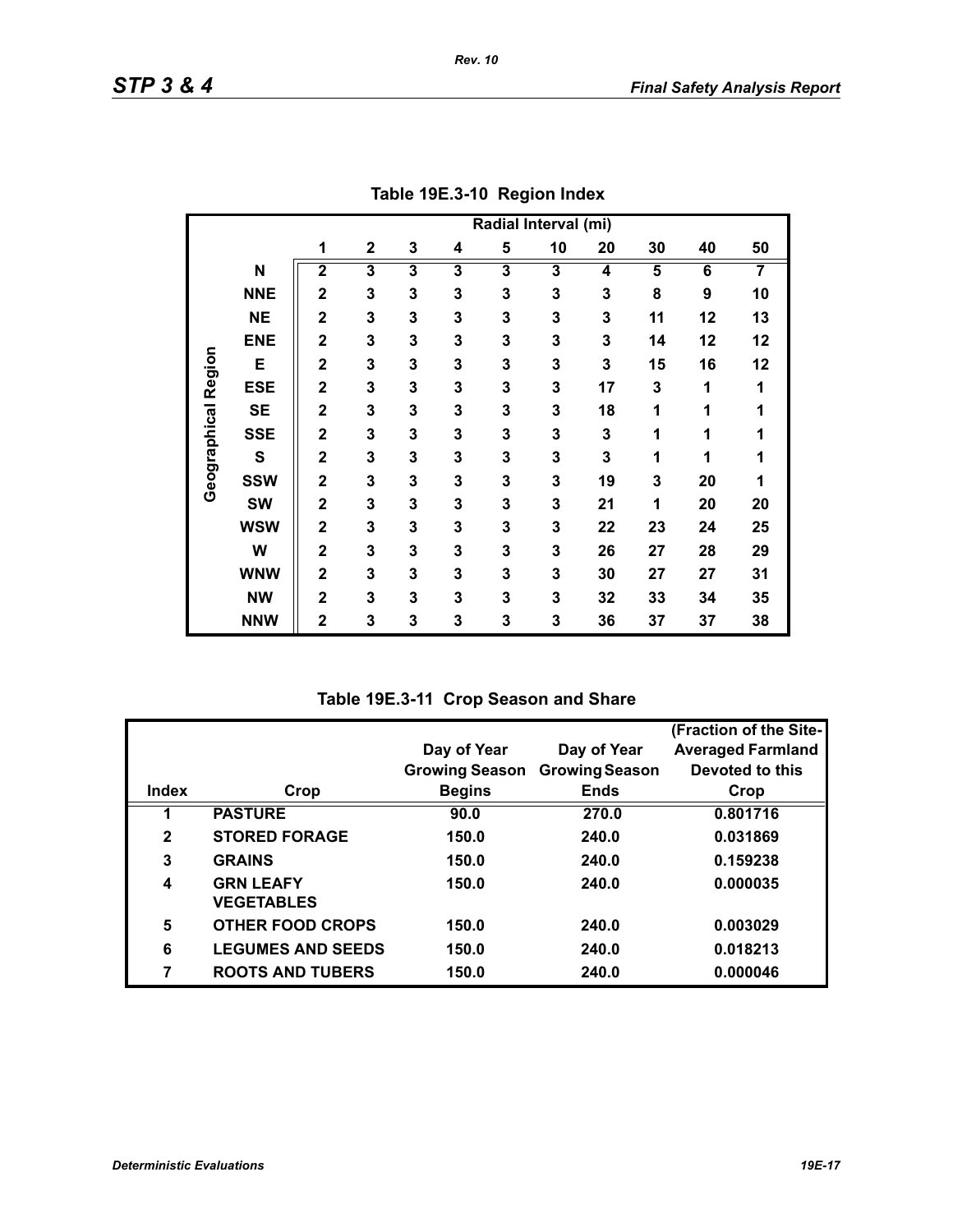|                |                  |                     | <b>Fraction of Farm</b> |                     |                 |                  |
|----------------|------------------|---------------------|-------------------------|---------------------|-----------------|------------------|
|                |                  | <b>Fraction of</b>  | <b>Sales Resulting</b>  | <b>Total Annual</b> | <b>Farmland</b> | <b>Nonfarm</b>   |
|                |                  | <b>Land Devoted</b> | from Dairy              | <b>Farm Sales</b>   | <b>Property</b> | <b>Property</b>  |
| Region         | <b>Region</b>    | to Farming in       | <b>Production in</b>    | for the             | Value for the   | <b>Value for</b> |
| <b>Index</b>   | <b>Name</b>      | <b>Region</b>       | Region                  | <b>Region</b>       | Region          | the Region       |
| 1              | <b>WATER</b>     | 0.000               | 0.000                   | 0.0                 | 0.0             | 0.0              |
| $\mathbf 2$    | <b>WITHIN1MI</b> | 0.000               | 0.003                   | 461.9               | 2505.6          | 72253.9          |
| 3              | <b>REGION-3</b>  | 0.868               | 0.003                   | 461.9               | 2505.6          | 72253.9          |
| 4              | <b>REGION-4</b>  | 0.869               | 0.003                   | 463.7               | 2511.9          | 71755.4          |
| 5              | <b>REGION-5</b>  | 0.909               | 0.002                   | 553.5               | 2828.9          | 46678.8          |
| 6              | <b>REGION-6</b>  | 0.907               | 0.002                   | 555.9               | 2953.4          | 43907.9          |
| $\overline{7}$ | <b>REGION-7</b>  | 0.839               | 0.001                   | 449.1               | 3697.2          | 53348.9          |
| 8              | <b>REGION-8</b>  | 0.836               | 0.002                   | 414.6               | 2790.9          | 69730.6          |
| 9              | <b>REGION-9</b>  | 0.747               | 0.000                   | 288.3               | 3827.1          | 65459.2          |
| 10             | <b>REGION-10</b> | 0.740               | 0.000                   | 292.5               | 4719.7          | 67010.7          |
| 11             | <b>REGION-11</b> | 0.740               | 0.001                   | 264.3               | 3410.3          | 71721.1          |
| 12             | <b>REGION-12</b> | 0.692               | 0.000                   | 190.9               | 3746.1          | 71523.3          |
| 13             | <b>REGION-13</b> | 0.695               | 0.000                   | 196.1               | 3795.7          | 71293.4          |
| 14             | <b>REGION-14</b> | 0.787               | 0.002                   | 336.5               | 3079.4          | 71916.0          |
| 15             | <b>REGION-15</b> | 0.861               | 0.003                   | 450.3               | 2558.6          | 72222.7          |
| 16             | <b>REGION-16</b> | 0.706               | 0.000                   | 212.3               | 3648.0          | 71581.1          |
| 17             | <b>REGION-17</b> | 0.868               | 0.003                   | 461.9               | 2505.6          | 72253.9          |
| 18             | <b>REGION-18</b> | 0.868               | 0.003                   | 461.9               | 2505.6          | 72253.9          |
| 19             | <b>REGION-19</b> | 0.868               | 0.003                   | 461.9               | 2505.6          | 72253.9          |
| 20             | <b>REGION-20</b> | 0.756               | 0.000                   | 188.4               | 2144.9          | 184015.7         |
| 21             | REGION-21        | 0.868               | 0.003                   | 459.9               | 2502.9          | 73075.7          |
| 22             | <b>REGION-22</b> | 0.868               | 0.002                   | 384.9               | 2538.3          | 72728.9          |
| 23             | <b>REGION-23</b> | 0.801               | 0.000                   | 199.1               | 2331.1          | 139913.5         |
| 24             | <b>REGION-24</b> | 0.762               | 0.000                   | 188.9               | 2164.1          | 178193.8         |
| 25             | <b>REGION-25</b> | 0.773               | 0.001                   | 183.0               | 2153.1          | 168738.6         |
| 26             | <b>REGION-26</b> | 0.877               | 0.002                   | 349.0               | 2592.1          | 64046.1          |
| 27             | <b>REGION-27</b> | 0.887               | 0.000                   | 219.9               | 2691.0          | 54660.8          |
| 28             | <b>REGION-28</b> | 0.889               | 0.001                   | 210.9               | 2637.7          | 53867.0          |
| 29             | <b>REGION-29</b> | 0.908               | 0.005                   | 147.7               | 2265.7          | 47203.2          |
| 30             | REGION-30        | 0.874               | 0.002                   | 382.1               | 2566.7          | 66454.0          |
| 31             | REGION-31        | 0.888               | 0.000                   | 215.4               | 2664.6          | 54197.3          |
| 32             | <b>REGION-32</b> | 0.878               | 0.003                   | 482.0               | 2582.7          | 66136.7          |
| 33             | REGION-33        | 0.911               | 0.002                   | 519.7               | 2851.1          | 44524.5          |
| 34             | REGION-34        | 0.909               | 0.002                   | 491.6               | 2836.1          | 45474.8          |
| 35             | <b>REGION-35</b> | 0.903               | 0.006                   | 351.9               | 3077.7          | 48125.9          |
| 36             | REGION-36        | 0.879               | 0.003                   | 486.2               | 2591.2          | 65479.8          |
| 37             | <b>REGION-37</b> | 0.915               | 0.002                   | 566.9               | 2876.3          | 42929.0          |
| 38             | <b>REGION-38</b> | 0.905               | 0.002                   | 472.5               | 3092.8          | 44147.4          |

|  | Table 19E.3-12 Regional Economic Data |
|--|---------------------------------------|
|--|---------------------------------------|

*Rev. 10*